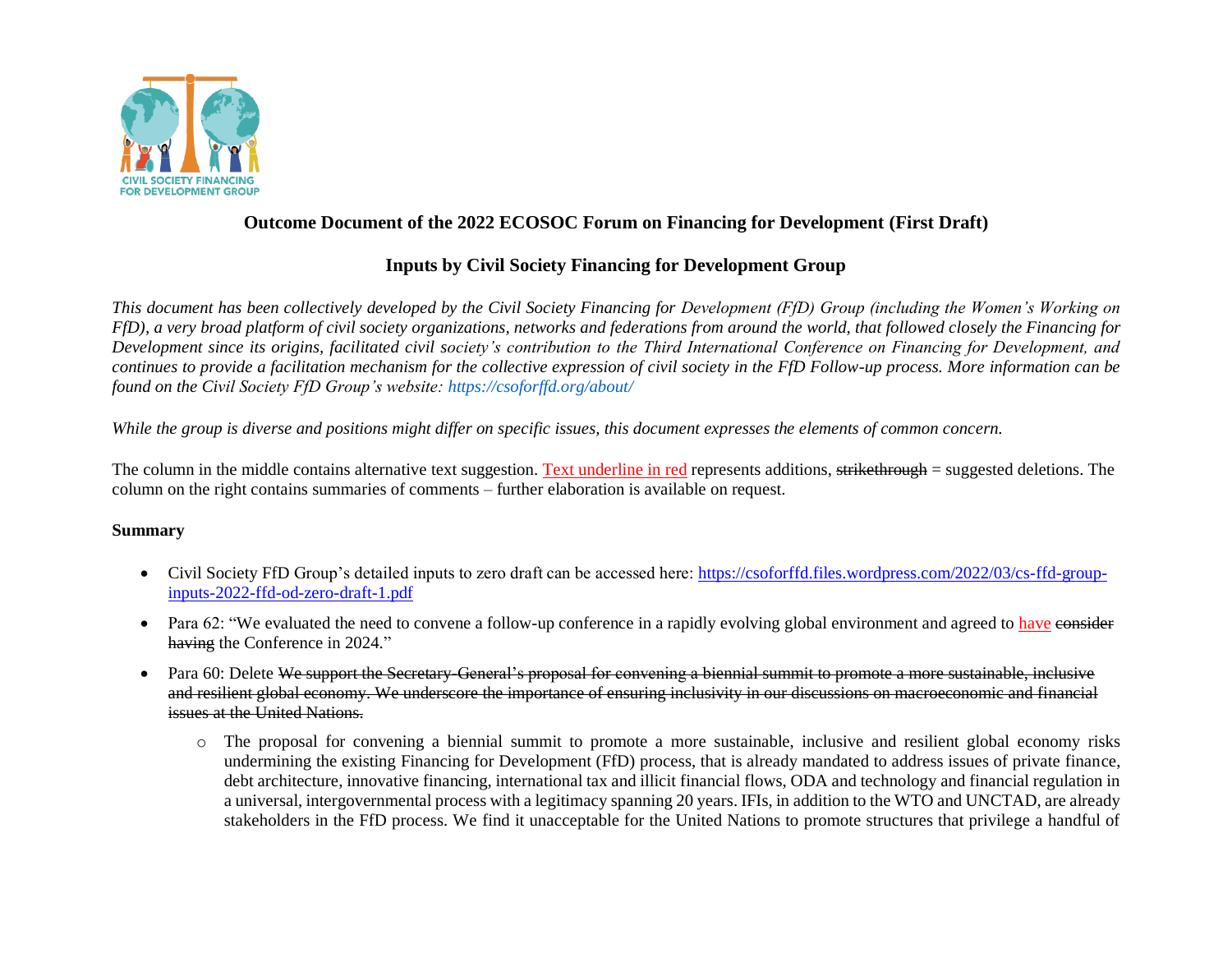member states (such as the G20) instead of reaffirming existing universal, inclusive processes. The proposal of the Biennial Summit reinforces both the lack of inclusiveness and the isolation of existing economic governance dynamics.

- Para 53: Delete "We encourage greater cooperation to implement the recommendations in the Secretary General's Road Map for Digital Cooperation and proposed Global Digital Compact."
	- o The proposal echoes the recommendation of the UNSG's High Level Panel of Experts on Digital Cooperation which was co-chaired by key personalities in global technology platforms (Big Tech). The Panel's recommendations, fully adopted by the UNSG in his Road Map for Digital Cooperation published in June 2020, revolve around the central role of the private sector in addressing the digital divide and harnessing the potentials of digital technologies. Instead of enabling the self-serving push from Big Tech, the UN should support inclusive member state-led processes to address the development divide that underpins the digital divide, to regulate and curb the growing powers and wealth of Big Tech and ensure that human rights are respected. To protect the integrity of decision making on the global governance of digitalization, measures against conflict of interest should be adopted similar to the ones at the WHO. To address the adverse consequences of digital technologies on society, the environment and people, the UN should establish a transparent and participatory global mechanism to evaluate new technologies.
- Para 39: We reaffirm the WTO Agreement on Trade-Related Aspects of Intellectual Property Rights (TRIPS Agreement) as amended, and also reaffirm the 2001 WTO Doha Declaration on the TRIPS Agreement and Public Health, which recognizes that the TRIPS Agreement should be interpreted and implemented in a manner supportive of the right of Member States to protect public health and, in particular, to promote access to medicines for all, and notes the need for appropriate incentives in the development of new health products including a waiver from the TRIPS Agreement to facilitate technology transfer and therefore boost production of COVID-19 diagnostics, therapeutics and vaccines; transfer, distribution and access to technology; promoting public-funded research among others and recognizes that intellectual property protection is important for the development of new medicines.
	- o **'**as amended' is unclear. Is it to incorporate the TRIPS Waiver issue? If so, it needs to specifically explain it. This para assumes that incentives for development of new health products are created only by intellectual property protection, but empirically this causal link is not established by the literature. In addition, IPR has triggered an inequity in vaccine development, for example discouraging innovation in neglected diseases which is prevalent among large populations in developing countries and LDCs. Further, this undermines the role of public funded research which has played an important role in the development of new health products and is particularly evident in the case of Covid-19 vaccines. The last line in particular needs to be deleted as it undermines developing countries' historical battle against control over technology that such IPRs give to MNCs, mostly located in developed countries. Such IPRs have resulted in higher prices through the creation of monopolies and has hindered access to medicine across developing countries and LDCs.

| <b>Zero Draft</b>                         | <b>Alternative Suggestion</b> | C <b>omments</b> |
|-------------------------------------------|-------------------------------|------------------|
| We, Heads of State and Government,        |                               |                  |
| Ministers and high-level representatives, |                               |                  |
| have met from 25 to 28 April 2022 at the  |                               |                  |
| Seventh Economic and Social Council       |                               |                  |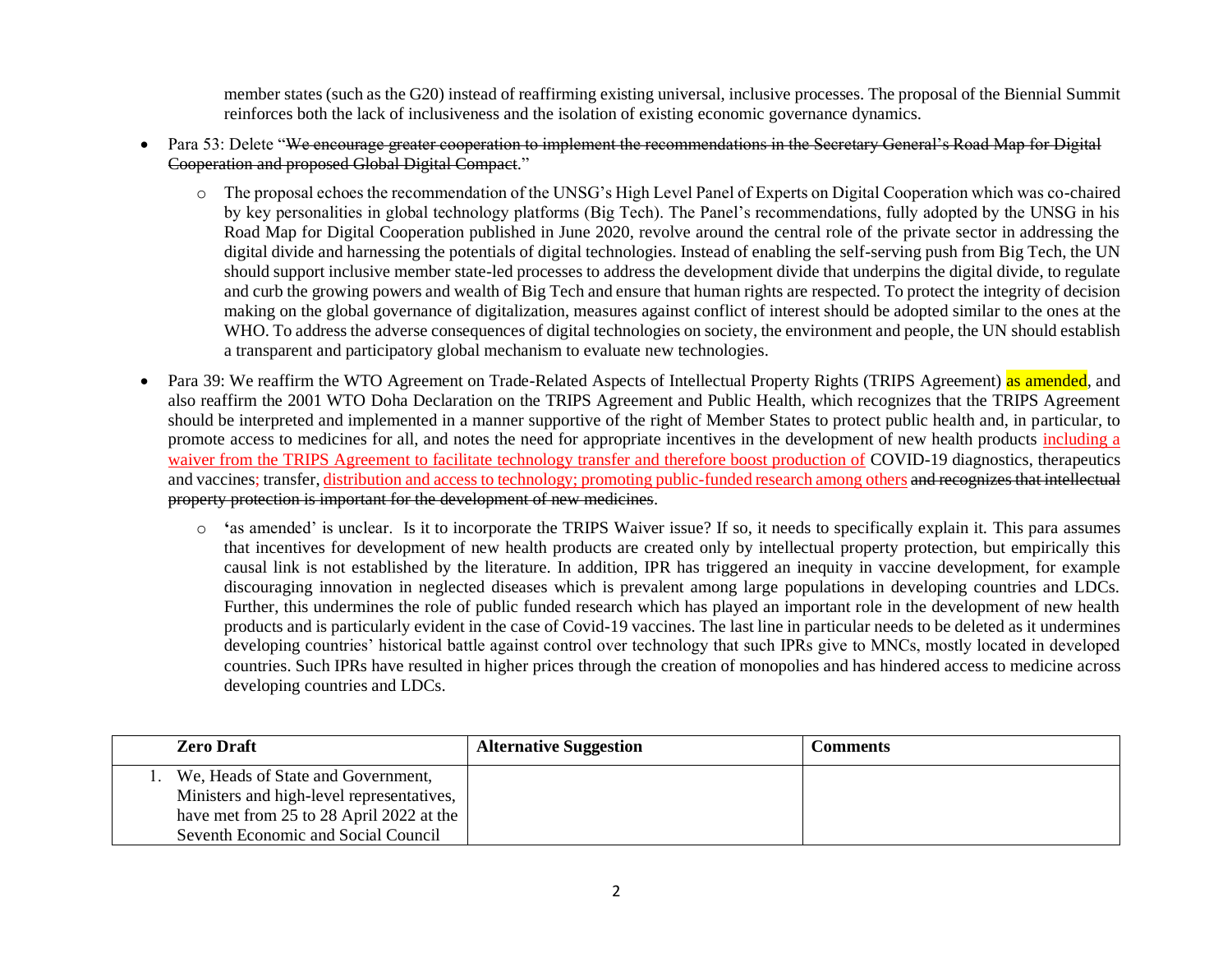|    | Forum on Financing for Development<br>follow-up.                                                                                                                                                                                                                                                                                                                                                                                                                                                                                                                                                                                                                                                                           |                                                                                                                                                                                                                                                                                                                                                                                                                                                                                                  |                                                                         |
|----|----------------------------------------------------------------------------------------------------------------------------------------------------------------------------------------------------------------------------------------------------------------------------------------------------------------------------------------------------------------------------------------------------------------------------------------------------------------------------------------------------------------------------------------------------------------------------------------------------------------------------------------------------------------------------------------------------------------------------|--------------------------------------------------------------------------------------------------------------------------------------------------------------------------------------------------------------------------------------------------------------------------------------------------------------------------------------------------------------------------------------------------------------------------------------------------------------------------------------------------|-------------------------------------------------------------------------|
|    | 2. We express our grave concern that the<br>mobilization of sufficient financing<br>remains a major challenge in the<br>implementation of the 2030 Agenda for<br>Sustainable Development and that<br>progress has not been shared evenly<br>within and among countries. We<br>reaffirm our resolve to continue to scale<br>up our efforts towards the full and timely<br>implementation of the Addis Ababa<br>Action Agenda of the Third International<br>Conference on Financing for<br>Development, as well as the 2030<br>Agenda for Sustainable Development.<br>We further reaffirm our commitment to<br>strengthen multilateral cooperation and<br>solidarity to combat the consequences of<br>the COVID-19 pandemic. | We reaffirm our resolve to continue to scale<br>up our efforts towards the full and timely<br>implementation of the Addis Ababa Action<br>Agenda of the Third International Conference<br>on Financing for Development, the Doha<br>Declaration and the Monterrey Consensus as<br>well as the 2030 Agenda for Sustainable<br>Development. We further reaffirm our<br>commitment to strengthen multilateral<br>cooperation and solidarity to combat the<br>consequences of the COVID-19 pandemic. | Para 2 of AAAA commits to following up<br>on all FfD outcome documents. |
| 3. | We are meeting against the backdrop of<br>a highly fragile global economic outlook<br>amid the ongoing COVID-19 pandemic,<br>the impacts of climate change and rising<br>geopolitical tensions. We acknowledge<br>that inflation, slowing growth, the<br>ongoing supply chain and production<br>disruptions, and the serious dysfunctions<br>in global food security further endanger<br>development prospects and contribute to<br>a further divergence in recovery.                                                                                                                                                                                                                                                      |                                                                                                                                                                                                                                                                                                                                                                                                                                                                                                  |                                                                         |
| 4. | In this milieu, we must meet the moment<br>and deliver on our commitments. We<br>resolve to undertake responses that are<br>targeted on reducing exclusion and<br>tackling inequalities by addressing<br>systemic issues in our global financial<br>architecture to ensure that no country or                                                                                                                                                                                                                                                                                                                                                                                                                              | We welcome note the Secretary-General's<br>Global Crisis Response Group on Food,<br>Energy and Finance and take note of his call<br>to amend imbalances in the global financial<br>system and recommit to advancing fully<br>towards an equitable global economic system.                                                                                                                                                                                                                        |                                                                         |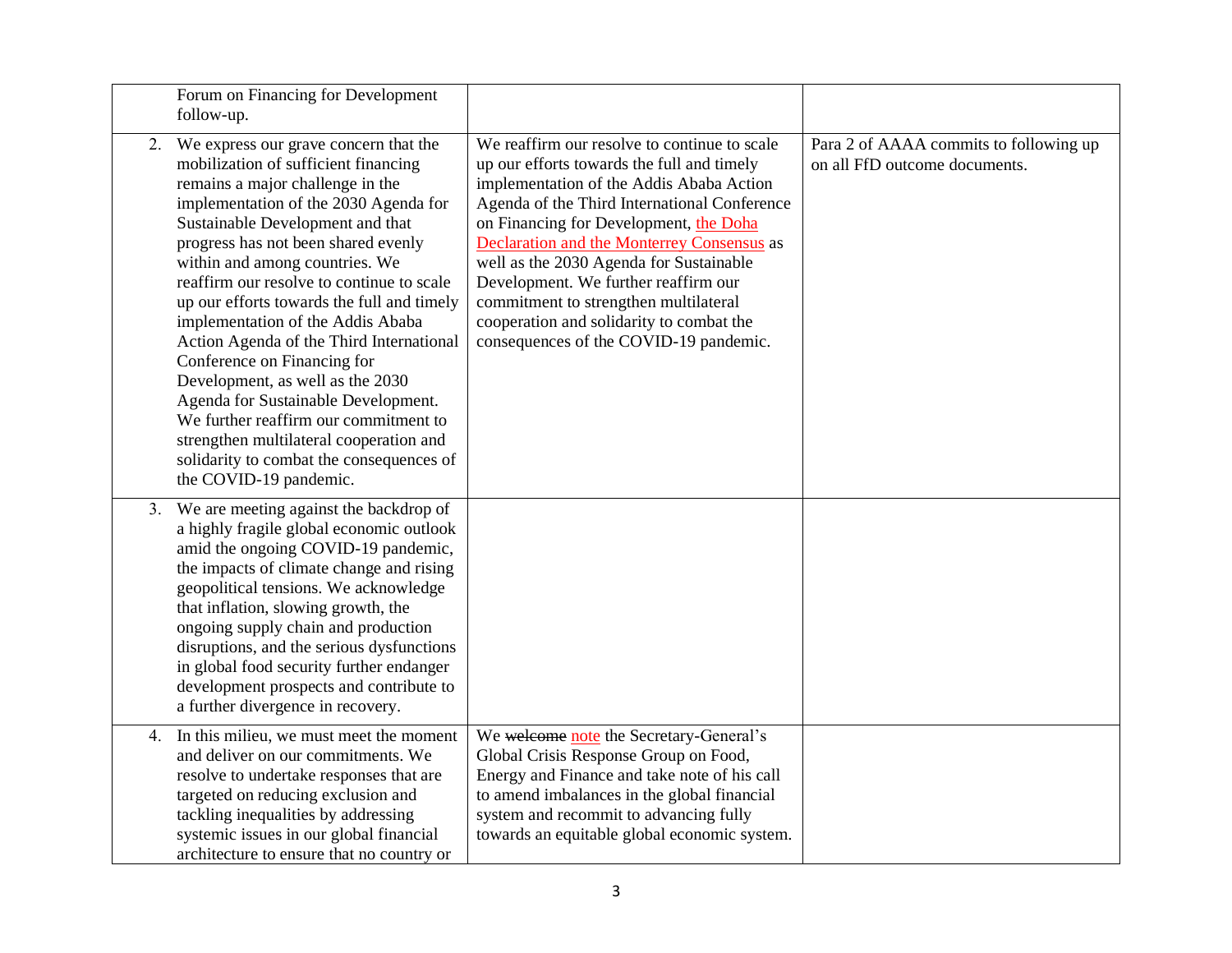|    | person is left behind. We welcome the<br>Secretary-General's Global Crisis<br>Response Group on Food, Energy and<br>Finance and take note of his call to<br>amend imbalances in the global financial<br>system and recommit to advancing fully<br>towards an equitable global economic<br>system.                                                                                                                                                                                                                                                                                                                                                                                                                                                                                                                                                                                                                         |                                                                                                                                                                                                                                                                                                                                                                                                                                                                                                                                                                                                                                                                                                                                                                                                                                                                                                                                                                                                                    |  |
|----|---------------------------------------------------------------------------------------------------------------------------------------------------------------------------------------------------------------------------------------------------------------------------------------------------------------------------------------------------------------------------------------------------------------------------------------------------------------------------------------------------------------------------------------------------------------------------------------------------------------------------------------------------------------------------------------------------------------------------------------------------------------------------------------------------------------------------------------------------------------------------------------------------------------------------|--------------------------------------------------------------------------------------------------------------------------------------------------------------------------------------------------------------------------------------------------------------------------------------------------------------------------------------------------------------------------------------------------------------------------------------------------------------------------------------------------------------------------------------------------------------------------------------------------------------------------------------------------------------------------------------------------------------------------------------------------------------------------------------------------------------------------------------------------------------------------------------------------------------------------------------------------------------------------------------------------------------------|--|
| 5. | We commit to undertake further actions<br>to end poverty and hunger, reduce<br>inequalities and enhance developing<br>countries' access to financing for crisis<br>prevention and response and for risk-<br>informed investments in an inclusive,<br>resilient and sustainable recovery.                                                                                                                                                                                                                                                                                                                                                                                                                                                                                                                                                                                                                                  |                                                                                                                                                                                                                                                                                                                                                                                                                                                                                                                                                                                                                                                                                                                                                                                                                                                                                                                                                                                                                    |  |
|    | <b>Cross-cutting issues</b>                                                                                                                                                                                                                                                                                                                                                                                                                                                                                                                                                                                                                                                                                                                                                                                                                                                                                               |                                                                                                                                                                                                                                                                                                                                                                                                                                                                                                                                                                                                                                                                                                                                                                                                                                                                                                                                                                                                                    |  |
|    | 6. We note with concern that, despite<br>concerted global efforts in support of<br>vaccine equity to date, the world will<br>likely not achieve the target to vaccinate<br>70 percent of the population of every<br>country by mid-2022 as outlined in the<br>WHO Global COVID-19 Vaccination<br>Strategy. We will take steps to ensure<br>equitable access to vaccines and<br>essential medical products and inputs in<br>developing countries and remove<br>relevant supply and financing<br>constraints. We will support increasing<br>vaccine distribution, administration and<br>local manufacturing capacity in low and<br>middle-income countries. We reiterate<br>our support for the Access to COVID-19<br>Tools (ACT) Accelerator, including its<br>COVAX Facility, the Coronavirus<br>Treatment Acceleration Program (C-<br>TAP), and other initiatives, which aim to<br>accelerate development and production | We note with concern that, despite concerted<br>global efforts in support of vaccine equity to<br>date, the world will likely not achieve the<br>target to vaccinate 70 percent of the<br>population of every country by mid-2022 as<br>outlined in the WHO Global COVID-19<br>Vaccination Strategy. We will take steps to<br>ensure equitable access to vaccines and<br>essential medical products and inputs in<br>developing countries and remove relevant<br>supply and financing constraints. We will<br>support increasing vaccine distribution,<br>administration and local manufacturing<br>capacity in low and middle-income countries.<br>We reiterate our support for the Access to<br>COVID-19 Tools (ACT) Accelerator,<br>including its COVAX Facility, the<br><b>Coronavirus Treatment Acceleration Program</b><br>(C-TAP), as well as a strong Waiver on the<br><b>TRIPs Agreement</b> , and other initiatives,<br>which aim to accelerate development and<br>production of and equitable access to |  |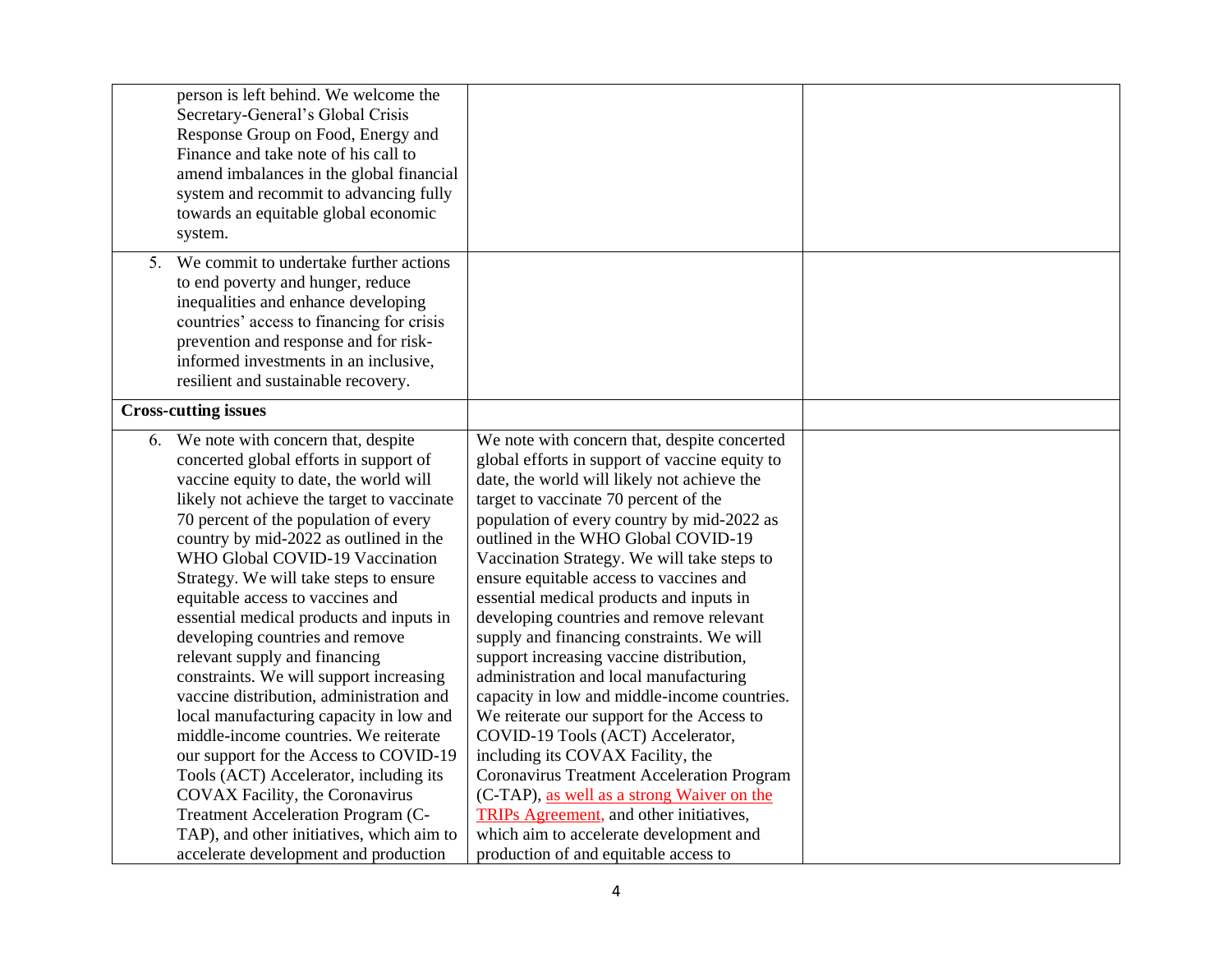|    | of and equitable access to COVID-19<br>diagnostics, therapeutics and vaccines to<br>all countries. We further commit to help<br>developing countries in their efforts to<br>meet national immunization<br>requirements, improve national health<br>systems and health infrastructure, and<br>strengthen pandemic prevention,<br>preparedness and response, with a view<br>to achieving universal health coverage.                                                                                                                                                                                                                                                                                                                                                                                                                                                                                                                                                                                                                                                                                                                                                                                           | COVID-19 diagnostics, therapeutics and<br>vaccines to all countries. We further commit<br>to help developing countries in their efforts to<br>meet national immunization requirements,<br>improve national health systems and health<br>infrastructure, and strengthen pandemic<br>prevention, preparedness and response, with a<br>view to achieving universal health coverage                                                                                                                                                                                                                                                                                                                                                    |                                                                                                                                                                                                |
|----|-------------------------------------------------------------------------------------------------------------------------------------------------------------------------------------------------------------------------------------------------------------------------------------------------------------------------------------------------------------------------------------------------------------------------------------------------------------------------------------------------------------------------------------------------------------------------------------------------------------------------------------------------------------------------------------------------------------------------------------------------------------------------------------------------------------------------------------------------------------------------------------------------------------------------------------------------------------------------------------------------------------------------------------------------------------------------------------------------------------------------------------------------------------------------------------------------------------|------------------------------------------------------------------------------------------------------------------------------------------------------------------------------------------------------------------------------------------------------------------------------------------------------------------------------------------------------------------------------------------------------------------------------------------------------------------------------------------------------------------------------------------------------------------------------------------------------------------------------------------------------------------------------------------------------------------------------------|------------------------------------------------------------------------------------------------------------------------------------------------------------------------------------------------|
| 7. | We reaffirm our commitment to increase<br>quality, sustainable investments in<br>essential public services for all, in<br>particular for women and girls and<br>marginalized groups, including health,<br>education, energy and water and<br>sanitation. We will strengthen our social<br>protection systems to reduce<br>inequalities, eradicate poverty, build<br>resilience and reduce disaster risk,<br>support just and inclusive transitions,<br>and promote fair, equitable, inclusive<br>and sustainable growth. We will expand<br>investment in social protection floors as<br>a percentage of gross domestic product<br>in national budgets and extend child and<br>gender-responsive social protection for<br>all, including workers in the informal<br>and emerging sectors of the economy or<br>those who intend to reintegrate into the<br>work force. We commit to improved and<br>sex, disability and age -disaggregated<br>monitoring of social protection coverage.<br>We further commit to helping children<br>catch-up on learning lost during the<br>pandemic and recognize the need to<br>address the lack of adequate financing<br>for national education transformation<br>efforts. | We will strengthen our social protection<br>systems to reduce inequalities, eradicate<br>poverty, build resilience and reduce disaster<br>risk, support just and inclusive transitions and<br>reintegration in labour markets, and promote<br>fair, equitable, inclusive and sustainable<br>growth and decent jobs creation.<br>We will expand investment in social<br>protection floors as a percentage of gross<br>domestic product in national budgets and<br>through enhanced development cooperation<br>and extend child and gender-responsive-<br>sensitive social protection for all, including<br>workers in the informal and emerging sectors<br>of the economy or those who intend to<br>reintegrate into the work force | The pandemic implied more than 495<br>million equivalent full-time jobs lost. We<br>thus need to include a clear commitment to<br>jobs creation as part of the necessary<br>recovery policies. |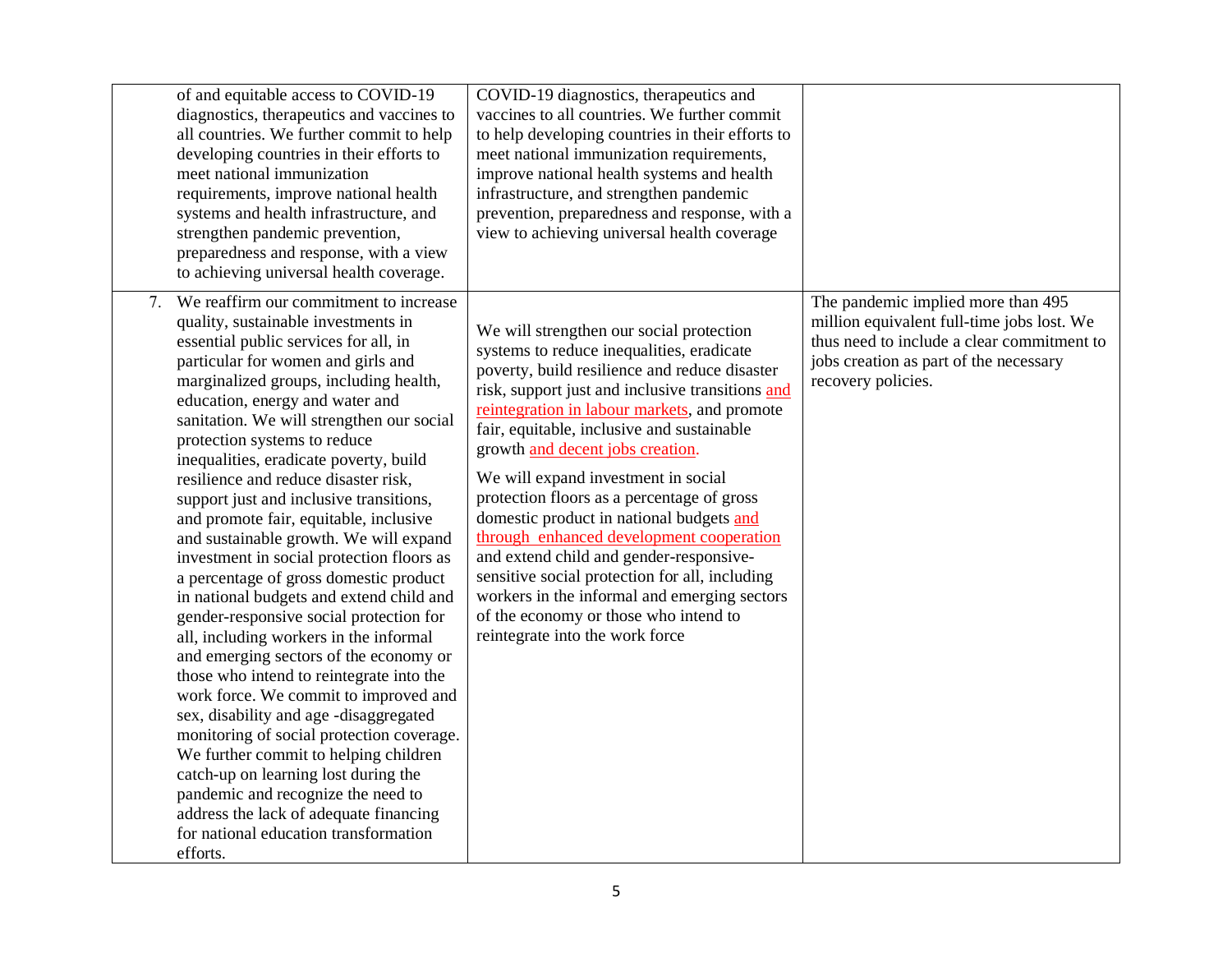| 8.<br>care and domestic work.                      | We emphasize the pandemic's<br>asymmetric gender impacts, as<br>evidenced by women's high rates of job<br>loss and departure from the labour force,<br>often due to care work, and increases in<br>violence against women. We commit to<br>massively scale up our efforts to achieve<br>gender equality and the empowerment of<br>all women and girls including through<br>gender-responsive health, social and<br>economic recovery programmes,<br>especially with respect to COVID-19.<br>We call for greater investments in social<br>infrastructure and care economy, and to<br>reduce, redistribute and value unpaid                                                                                                                   |                                                                                          |  |
|----------------------------------------------------|---------------------------------------------------------------------------------------------------------------------------------------------------------------------------------------------------------------------------------------------------------------------------------------------------------------------------------------------------------------------------------------------------------------------------------------------------------------------------------------------------------------------------------------------------------------------------------------------------------------------------------------------------------------------------------------------------------------------------------------------|------------------------------------------------------------------------------------------|--|
| 9.<br>common but differentiated<br>and incentives. | We reaffirm the importance of<br>accelerating the development,<br>deployment and dissemination of<br>technologies, and the adoption of<br>policies to transition towards low-<br>emission energy systems, including<br>accelerating efforts towards the phasing-<br>out of inefficient fossil fuel subsidies,<br>recognizing the need for support towards<br>a just transition. To reach the goals of<br>the Paris Agreement, our policy mix<br>toward carbon neutrality and net zero<br>must be on the basis of equity, reflecting<br>responsibilities and respective<br>capabilities and should include a full<br>range of fiscal, market and regulatory<br>mechanisms including, if appropriate,<br>the use of carbon pricing mechanisms |                                                                                          |  |
|                                                    | 10. We emphasize the need to mobilize<br>climate finance from all sources to reach                                                                                                                                                                                                                                                                                                                                                                                                                                                                                                                                                                                                                                                          | We emphasize the need to mobilize climate<br>finance from all sources to reach the level |  |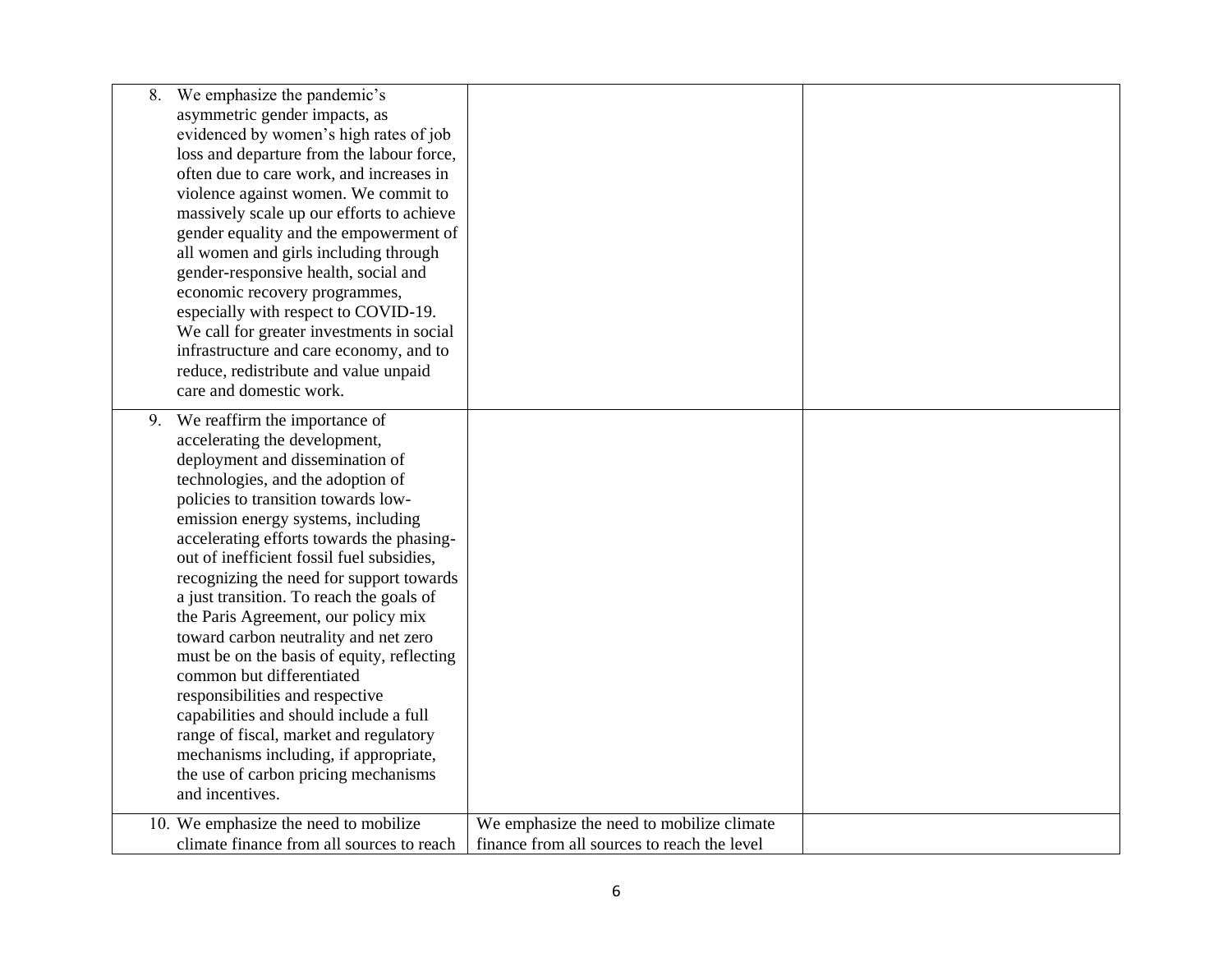| the level needed to achieve the goals of    | needed to achieve the goals of the Paris      |  |
|---------------------------------------------|-----------------------------------------------|--|
| the Paris Agreement, including              | Agreement, including significantly increasing |  |
| significantly increasing support for        | support for developing countries, beyond      |  |
| developing countries, beyond \$100          | \$100 billion per year and in addition to the |  |
| billion per year. We urge developed         | standing ODA commitments.                     |  |
| countries to fully deliver on the goal to   |                                               |  |
| mobilize jointly \$100 billion per year     |                                               |  |
| urgently and through 2025, and              |                                               |  |
| emphasize the importance of                 |                                               |  |
| transparency in the implementation of       |                                               |  |
| their pledges. We emphasize the             |                                               |  |
| challenges faced by many developing         |                                               |  |
| countries in accessing finance and          |                                               |  |
| encourage further efforts to enhance        |                                               |  |
| access to finance. We further urge          |                                               |  |
| developed countries to at least double      |                                               |  |
| their collective provision of climate       |                                               |  |
| finance for adaptation to developing        |                                               |  |
| countries from 2019 levels by 2025, in      |                                               |  |
| the context of achieving a balance          |                                               |  |
| between mitigation and adaptation in the    |                                               |  |
| provision of scaled-up financial            |                                               |  |
| resources. We will strengthen our efforts   |                                               |  |
| to increase adaptation finance, including   |                                               |  |
| through grant finance for developing        |                                               |  |
| countries, in particular those most         |                                               |  |
| vulnerable to the adverse impact of         |                                               |  |
| climate change.                             |                                               |  |
| 11. We will explore innovative platform     |                                               |  |
| approaches to coordinate, scale up, and     |                                               |  |
| channel public and private finance and      |                                               |  |
| technical assistance for sustainable,       |                                               |  |
| quality, accessible, and resilient          |                                               |  |
| infrastructure development and take note    |                                               |  |
| of the Coalition for Disaster Resilient     |                                               |  |
| Infrastructure and the draft Principles for |                                               |  |
| Resilient Infrastructure. We call for       |                                               |  |
| greater action to deliver on the            |                                               |  |
| commitment in the Addis Ababa Action        |                                               |  |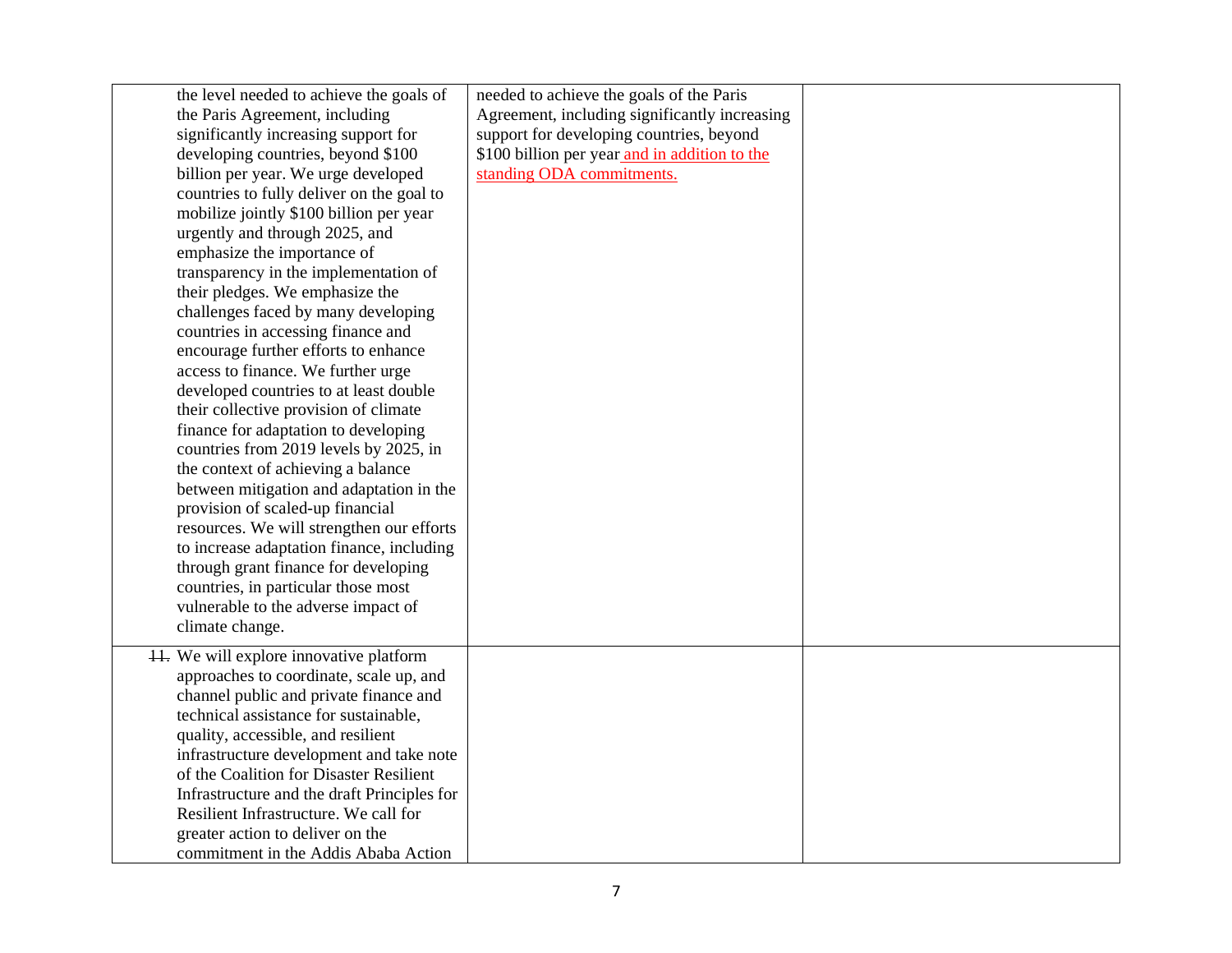| Agenda to strengthen the capacity of<br>national and local actors to manage and<br>finance disaster risk reduction as part of<br>national sustainable development<br>strategies.                                                                                                                                                                                                                                                                                                                                                                                                                                                                                                                                                                                                                                                                                                |                                                                                                                                                                                                                                                                                                                                                                                                                                                                                                                                                                                                                                                                                                                                    |  |
|---------------------------------------------------------------------------------------------------------------------------------------------------------------------------------------------------------------------------------------------------------------------------------------------------------------------------------------------------------------------------------------------------------------------------------------------------------------------------------------------------------------------------------------------------------------------------------------------------------------------------------------------------------------------------------------------------------------------------------------------------------------------------------------------------------------------------------------------------------------------------------|------------------------------------------------------------------------------------------------------------------------------------------------------------------------------------------------------------------------------------------------------------------------------------------------------------------------------------------------------------------------------------------------------------------------------------------------------------------------------------------------------------------------------------------------------------------------------------------------------------------------------------------------------------------------------------------------------------------------------------|--|
| 12. We resolve to address investment<br>barriers, including high perceived and<br>real risks related to sustainable<br>investments in low- and middle-income<br>countries and a lack of pipelines of<br>bankable sustainable projects. In this<br>regard, we stress the need for continued<br>UN system-wide support to developing<br>countries and resolve to take steps to<br>deploy blended finance at scale, as<br>appropriate, to utilize all infrastructure<br>financing sources. We invite the<br>Interagency-Agency Task Force on<br>Financing for Development to further<br>analyse, building on its 2022 report, how<br>countries can use a mix of public and<br>private finance to support inclusive and<br>sustainable growth and development, as<br>well as industrial transformation, and<br>how the international community can<br>support them in such efforts. | we recognise the increasing<br>However,<br>challenges posed to governments' policy space<br>to regulate even in the needs of development<br>objectives and to critical financial resources<br>from the International Investment Agreements<br>(IIAs) and related Investor-to-State-Dispute-<br>Settlement (ISDS) provisions given the<br>increasing number of cases that are being<br>brought by foreign investors on critical issues.<br>We agree to launch a multilateral UN based<br>process to reform and reorient these<br>agreements and the ISDS model that will go<br>beyond the current ISDS reform being<br>undertaken at UNCITRAL and will implement<br>a moratorium on such agreements until an<br>outcome is reached. |  |
| 13. We recognize the important role<br>institutions play in shaping the<br>conditions that affect financial flows and<br>mobilization of capital for the<br>implementation of the Sustainable<br>Development Goals. We commit to<br>support the implementation of integrated<br>national financing frameworks to align<br>financing policies and strategies with<br>national investment priorities and<br>sustainable development strategies,<br>disaster risk strategies and sustainable                                                                                                                                                                                                                                                                                                                                                                                       |                                                                                                                                                                                                                                                                                                                                                                                                                                                                                                                                                                                                                                                                                                                                    |  |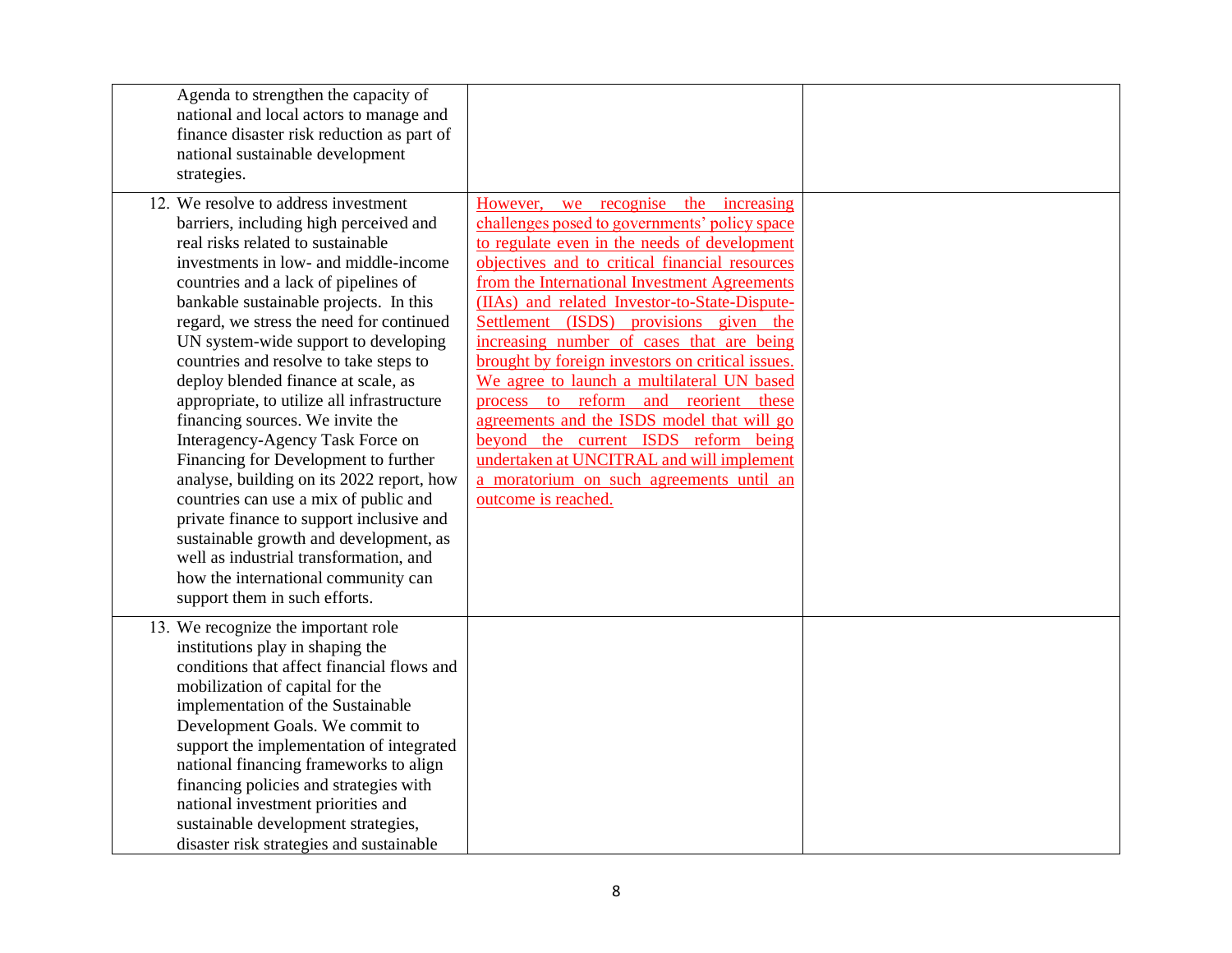| development strategies consistent with<br>the 2030 Agenda and the Paris<br>Agreement long term goals.                                                                                                                                                                                                                                                                                                                                                                                       |                                                                                                                                                                                                                                                                                                                                                                                                                                                                                                                                                                         |  |
|---------------------------------------------------------------------------------------------------------------------------------------------------------------------------------------------------------------------------------------------------------------------------------------------------------------------------------------------------------------------------------------------------------------------------------------------------------------------------------------------|-------------------------------------------------------------------------------------------------------------------------------------------------------------------------------------------------------------------------------------------------------------------------------------------------------------------------------------------------------------------------------------------------------------------------------------------------------------------------------------------------------------------------------------------------------------------------|--|
| 14. We recognize the importance of<br>addressing the diverse needs and<br>challenges faced by countries in special<br>situations, in particular African<br>countries, the least developed countries,<br>landlocked developing countries and<br>small island developing states, as well as<br>the specific challenges faced by middle-<br>income countries.                                                                                                                                  |                                                                                                                                                                                                                                                                                                                                                                                                                                                                                                                                                                         |  |
| <b>Domestic Public Resources</b>                                                                                                                                                                                                                                                                                                                                                                                                                                                            |                                                                                                                                                                                                                                                                                                                                                                                                                                                                                                                                                                         |  |
| 15. We recognize that domestic resources<br>are first and foremost generated by<br>economic growth, supported by an<br>enabling environment at all levels.<br>Sound social, environmental and<br>economic policies, including<br>countercyclical fiscal policies, adequate<br>fiscal space, good governance at all<br>levels, and democratic, and transparent<br>institutions responsive to the needs of<br>the people are necessary to achieve our<br>goals.                               |                                                                                                                                                                                                                                                                                                                                                                                                                                                                                                                                                                         |  |
| 16. We recommit to strengthening the<br>capacities of revenue administration<br>through modernized, transparent, and<br>progressive tax systems, improved tax<br>policy and more effective tax collection.<br>We call upon the international<br>community to scale up support for<br>related capacity building to countries,<br>particularly developing countries,<br>especially in building tax policy and<br>administration capacity. We recognize<br>that strengthening public financial | We recommit to enhancing strengthening the<br>capacities of revenue administration through<br>modernized, transparent, and progressive tax<br>systems, improved tax policy and more<br>effective tax collection. We call upon the<br>international community to address the<br>failings in international tax rules that allow<br>multinational companies to separate their<br>taxable profit from the location of their real<br>economic activity. We will strengthen<br>international cooperation to support efforts to<br>build seale up support for related capacity |  |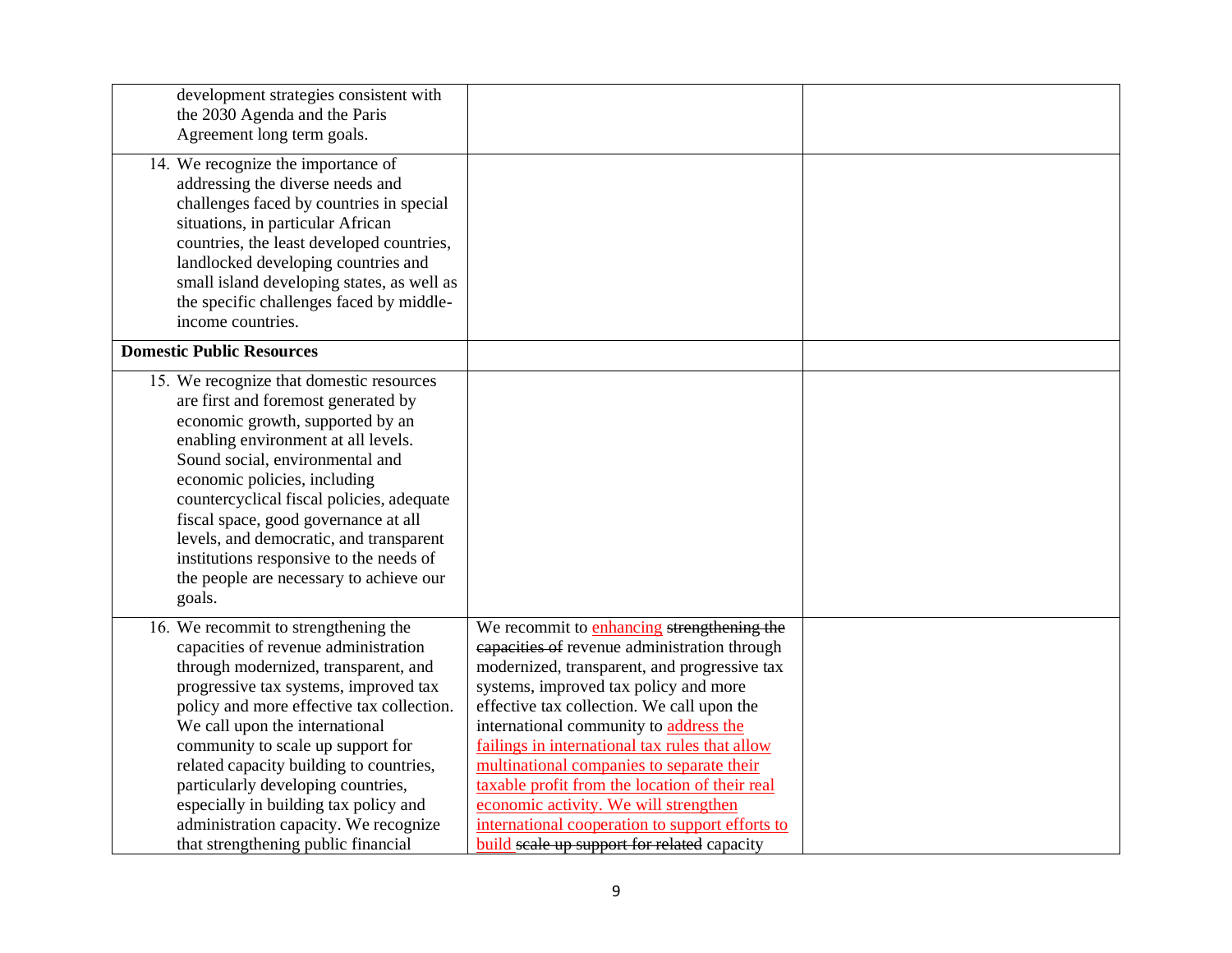| management and budget execution can<br>help maximize the effectiveness of<br>government expenditure. We recommit<br>to use the fiscal systems to reduce<br>inequalities, align it with Sustainable<br>Development Goals and strengthening<br>the capacities of revenue administration.                                                                                                                                                                                                                                                                 | building to countries, particularly in<br>developing countries, including through<br>enhanced official development assistance<br>(ODA)especially in building tax policy and<br>administration capacity. We recognize that<br>strengthening public financial management<br>and budget execution can help maximize the<br>effectiveness of government expenditure, and<br>that tax is at the core of the social contract<br>that allows people to hold their states<br>accountable for inclusive and effective<br>spending.                                                                                                                                                                                                                                                             |                                                                                                                                                                                                                                                                                                                                                                  |
|--------------------------------------------------------------------------------------------------------------------------------------------------------------------------------------------------------------------------------------------------------------------------------------------------------------------------------------------------------------------------------------------------------------------------------------------------------------------------------------------------------------------------------------------------------|---------------------------------------------------------------------------------------------------------------------------------------------------------------------------------------------------------------------------------------------------------------------------------------------------------------------------------------------------------------------------------------------------------------------------------------------------------------------------------------------------------------------------------------------------------------------------------------------------------------------------------------------------------------------------------------------------------------------------------------------------------------------------------------|------------------------------------------------------------------------------------------------------------------------------------------------------------------------------------------------------------------------------------------------------------------------------------------------------------------------------------------------------------------|
| 17. We call for more concerted effort at all<br>levels to strengthen international tax<br>cooperation as a way to help build the<br>trust and spur the transformations<br>envisioned in the Addis Ababa Action<br>Agenda and the 2030 Agenda for<br>Sustainable Development to ensure no<br>countries and no persons are left behind.<br>We commit to scale up assistance for<br>related capacity strengthening in order to<br>maximise the ability of countries to<br>share and receive tax information,<br>especially for least developed countries. | We stress that eall for more concerted effort<br>at all levels to strengthen international tax<br>cooperation should be universal in approach<br>and scope as a way to help build the trust and<br>spur the transformations envisioned in the<br>Addis Ababa Action Agenda and the 2030<br>Agenda for Sustainable Development to<br>ensure no countries and no persons are left<br>behind. We commit to end inequalities in<br>access to scale up assistance for related<br>capacity strengthening in order to maximise<br>the ability of countries to share and receive<br>tax information, especially for least developed<br>countries. We recognize with concern that<br>there is still no single global inclusive forum<br>for tax cooperation at the intergovernmental<br>level. | Para 28 of AAAA: "We stress that efforts<br>in international tax cooperation should be<br>universal in approach and scope"<br>Inequalities in access to tax information is<br>not a capacity building issue but the fact<br>that these OECD standards on information<br>exchange are inappropriate for developing<br>country contexts. The rules need to change. |
| 18. We acknowledge that any consideration<br>of tax measures in response to the digital<br>economy should include a careful<br>of the<br>implications<br>analysis<br>for<br>developing countries with a special focus<br>on their unique needs and capacities. We<br>note the diverse proposals in this area,<br>including the work of the UN Committee<br>of Experts on International Cooperation                                                                                                                                                     | We note the diverse proposals in this area,<br>including the work of the UN Committee of<br>Experts on International Cooperation in Tax<br>Matters on a model tax treaty provision on<br>taxation of automated digital services and the<br>ongoing work of the OECD/G20 Inclusive<br>Framework on Base Erosion and Profit<br>Shifting.                                                                                                                                                                                                                                                                                                                                                                                                                                                |                                                                                                                                                                                                                                                                                                                                                                  |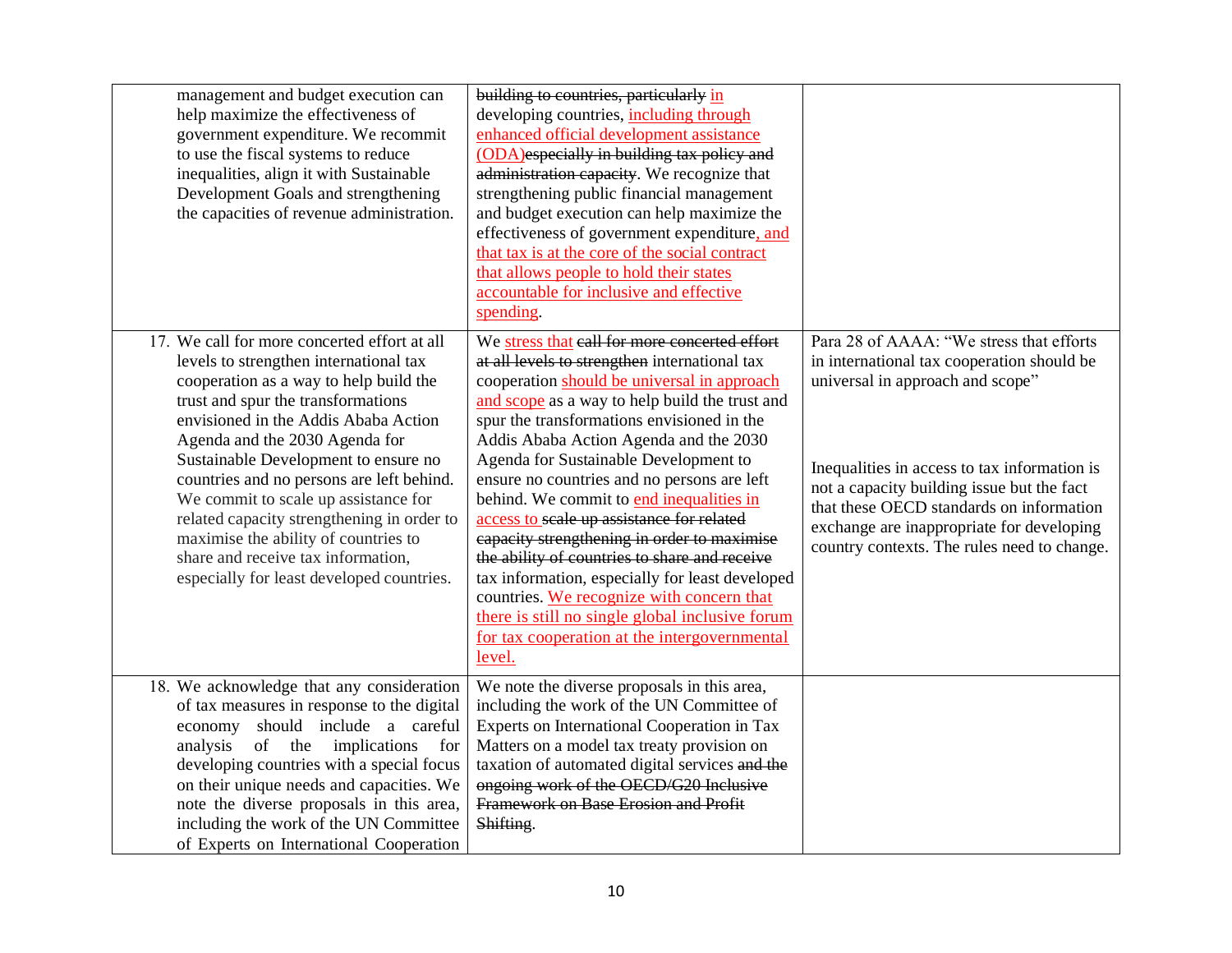| in Tax Matters on a model tax treaty<br>provision on taxation of automated digital<br>services and the ongoing work of the<br>OECD/G20 Inclusive Framework on<br>Base Erosion and Profit Shifting.                                                                                                                                                                                                                                                                                                                                                                                                                                                                                                                                                                                                                                                                                                                                                                                                                                                                                                                                                                                                                                                                                                                                                      |                                                                                                                                                                                                                                                                                                                                                                                                                                                                                                                                                                                                                                                                                                                                                                   |  |
|---------------------------------------------------------------------------------------------------------------------------------------------------------------------------------------------------------------------------------------------------------------------------------------------------------------------------------------------------------------------------------------------------------------------------------------------------------------------------------------------------------------------------------------------------------------------------------------------------------------------------------------------------------------------------------------------------------------------------------------------------------------------------------------------------------------------------------------------------------------------------------------------------------------------------------------------------------------------------------------------------------------------------------------------------------------------------------------------------------------------------------------------------------------------------------------------------------------------------------------------------------------------------------------------------------------------------------------------------------|-------------------------------------------------------------------------------------------------------------------------------------------------------------------------------------------------------------------------------------------------------------------------------------------------------------------------------------------------------------------------------------------------------------------------------------------------------------------------------------------------------------------------------------------------------------------------------------------------------------------------------------------------------------------------------------------------------------------------------------------------------------------|--|
| 19. We recommit to preventing and<br>combating illicit financial flows and<br>strengthening the implementation of<br>existing multilateral legal instruments<br>for the purpose of asset recovery and<br>return, through national efforts and<br>international cooperation to combat<br>illicit financial flows and promote good<br>practices on assets return to foster<br>sustainable development. We note the<br>report of the High-level Panel on<br>International Financial Accountability,<br>Transparency and Integrity for<br>Achieving the 2030 Agenda and its<br>recommendations, for further<br>consideration, as appropriate. We<br>reaffirm our commitment to strive to<br>eliminate safe havens that create<br>incentives for the transfer abroad of<br>stolen assets and illicit financial flows.<br>We will implement our obligations to<br>prevent and combat corruption, bribery<br>and money laundering in all their forms<br>enshrined in the existing international<br>architecture, particularly those<br>prescribed in the UN Convention against<br>Corruption (UNCAC) and the UN<br>Convention against Transnational<br>Organized Crime. We are committed to<br>identifying gaps and challenges in the<br>implementation of UNCAC, as well as<br>any gaps and challenges within the<br>international anti-corruption framework. | We will implement our obligations to prevent<br>and combat corruption, bribery and money<br>laundering in all their forms enshrined in the<br>existing international architecture, particularly<br>those prescribed in the UN Convention<br>against Corruption (UNCAC) and the UN<br>Convention against Transnational Organized<br>Crime. We are committed to identifying gaps<br>and challenges in the implementation of<br>UNCAC, as well as any gaps and challenges<br>within the international anti-corruption<br>framework. With a view to effectively<br>addressing tax-related illicit financial flows,<br>we commit to exploring the potential for a<br>UN tax convention to address the many gaps<br>and loopholes in the international<br>architecture. |  |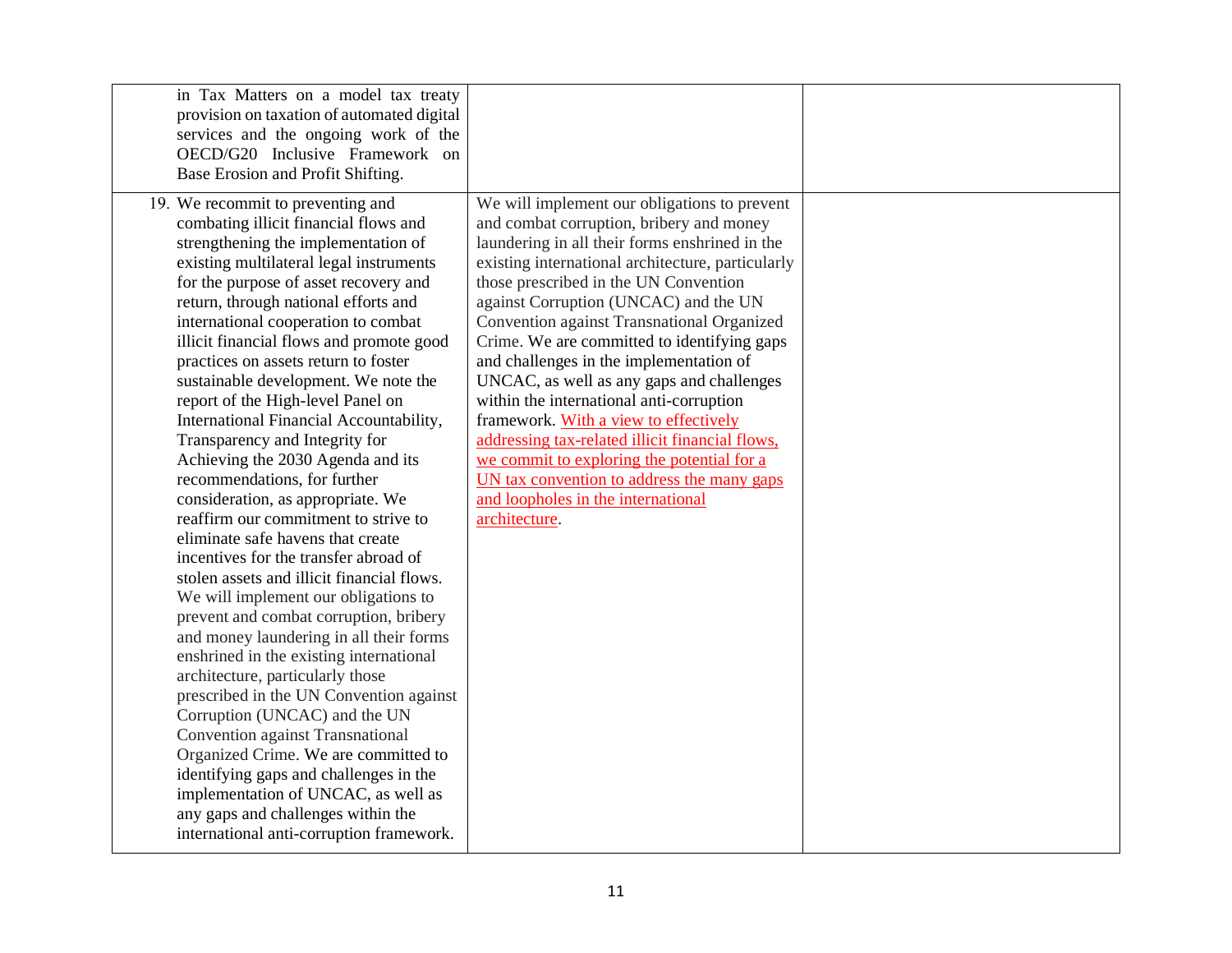| Domestic and international private business                                                                                                                                                                                                                                                                                                                                                                                                                                                                                                                                                                                                                                                                                                                                                                                                                                                                                                                                   |                                                                                                                                                                                                                                                                                                                                                                                                                                                                                                                                                                                                                                                                                                                                                                                                                                                                                                                                                                                                                                                                                                                                                                                                                                                                                                                                                                                                                                    |                                                                                                                       |
|-------------------------------------------------------------------------------------------------------------------------------------------------------------------------------------------------------------------------------------------------------------------------------------------------------------------------------------------------------------------------------------------------------------------------------------------------------------------------------------------------------------------------------------------------------------------------------------------------------------------------------------------------------------------------------------------------------------------------------------------------------------------------------------------------------------------------------------------------------------------------------------------------------------------------------------------------------------------------------|------------------------------------------------------------------------------------------------------------------------------------------------------------------------------------------------------------------------------------------------------------------------------------------------------------------------------------------------------------------------------------------------------------------------------------------------------------------------------------------------------------------------------------------------------------------------------------------------------------------------------------------------------------------------------------------------------------------------------------------------------------------------------------------------------------------------------------------------------------------------------------------------------------------------------------------------------------------------------------------------------------------------------------------------------------------------------------------------------------------------------------------------------------------------------------------------------------------------------------------------------------------------------------------------------------------------------------------------------------------------------------------------------------------------------------|-----------------------------------------------------------------------------------------------------------------------|
| and finance                                                                                                                                                                                                                                                                                                                                                                                                                                                                                                                                                                                                                                                                                                                                                                                                                                                                                                                                                                   |                                                                                                                                                                                                                                                                                                                                                                                                                                                                                                                                                                                                                                                                                                                                                                                                                                                                                                                                                                                                                                                                                                                                                                                                                                                                                                                                                                                                                                    |                                                                                                                       |
| 20. We will take concrete steps to<br>incentivize and scale-up long-term<br>affordable private finance for<br>investments that contribute to the<br>Sustainable Development Goals. We<br>note that sustainable investment flows<br>reached record levels in 2021, with the<br>global outstanding amount of<br>sustainability-labeled bonds now over<br>\$2.5 trillion. We recognize the<br>emergence and importance of dedicated<br>Sustainable Development Goals bonds,<br>including bonds that prioritize gender<br>equality to mobilize capital for women's<br>empowerment. We recognize the<br>constraints faced by developing<br>countries in accessing investment<br>products with sustainability features. We<br>stress the need to strengthen capacity<br>building support for countries,<br>particularly developing countries, to<br>integrate sustainable investment<br>approaches in capital market<br>development plans through regional and<br>global approaches | We will take concrete steps to incentivize and<br>scale-up long-term affordable and responsible<br>private finance for investments that contribute<br>to the Sustainable Development Goals. We<br>note that sustainable investment flows<br>reached record levels in 2021, with the global<br>outstanding amount of sustainability-labeled<br>bonds now over \$2.5 trillion. We recognize<br>the emergence and importance of dedicated<br>Sustainable Development Goals bonds,<br>including bonds that prioritize gender equality<br>to mobilize capital for women's<br>empowerment. We also recognize the<br>limitations of relying on capital markets as a<br>source for long-term financing and the<br>constraints faced by developing countries in<br>accessing investment products with<br>sustainability features. We stress the need to<br>strengthen capacity building support for<br>countries, particularly developing countries,<br>to integrate sustainable investment<br>approaches in capital market development<br>plans through regional and global<br>approaches We commit to developing public<br>policy options and regulations for private<br>business and finance to serve sustainable<br>development and promote structural<br>transformation at the country level, especially<br>those that would allow developing countries<br>to produce high value-added goods and<br>provide high-value added services. |                                                                                                                       |
| 21. We note that while foreign direct<br>investment (FDI) rebounded in 2021 by<br>77 per cent, it was uneven across regions                                                                                                                                                                                                                                                                                                                                                                                                                                                                                                                                                                                                                                                                                                                                                                                                                                                   | We note that while foreign direct investment<br>(FDI) rebounded in 2021 by 77 per cent, it<br>was uneven across regions and sectors with a                                                                                                                                                                                                                                                                                                                                                                                                                                                                                                                                                                                                                                                                                                                                                                                                                                                                                                                                                                                                                                                                                                                                                                                                                                                                                         | In promoting more FDI as such, benefits<br>are assumed-that FDI "naturally"<br>embodies transfer of capital and could |
| and sectors with a modest 19 per cent in<br>least developed countries (LDCs). We                                                                                                                                                                                                                                                                                                                                                                                                                                                                                                                                                                                                                                                                                                                                                                                                                                                                                              | modest 19 per cent in least developed<br>countries (LDCs). We recognize that FDI We                                                                                                                                                                                                                                                                                                                                                                                                                                                                                                                                                                                                                                                                                                                                                                                                                                                                                                                                                                                                                                                                                                                                                                                                                                                                                                                                                | support technology transfers. The outcome<br>would benefit from qualifying investment                                 |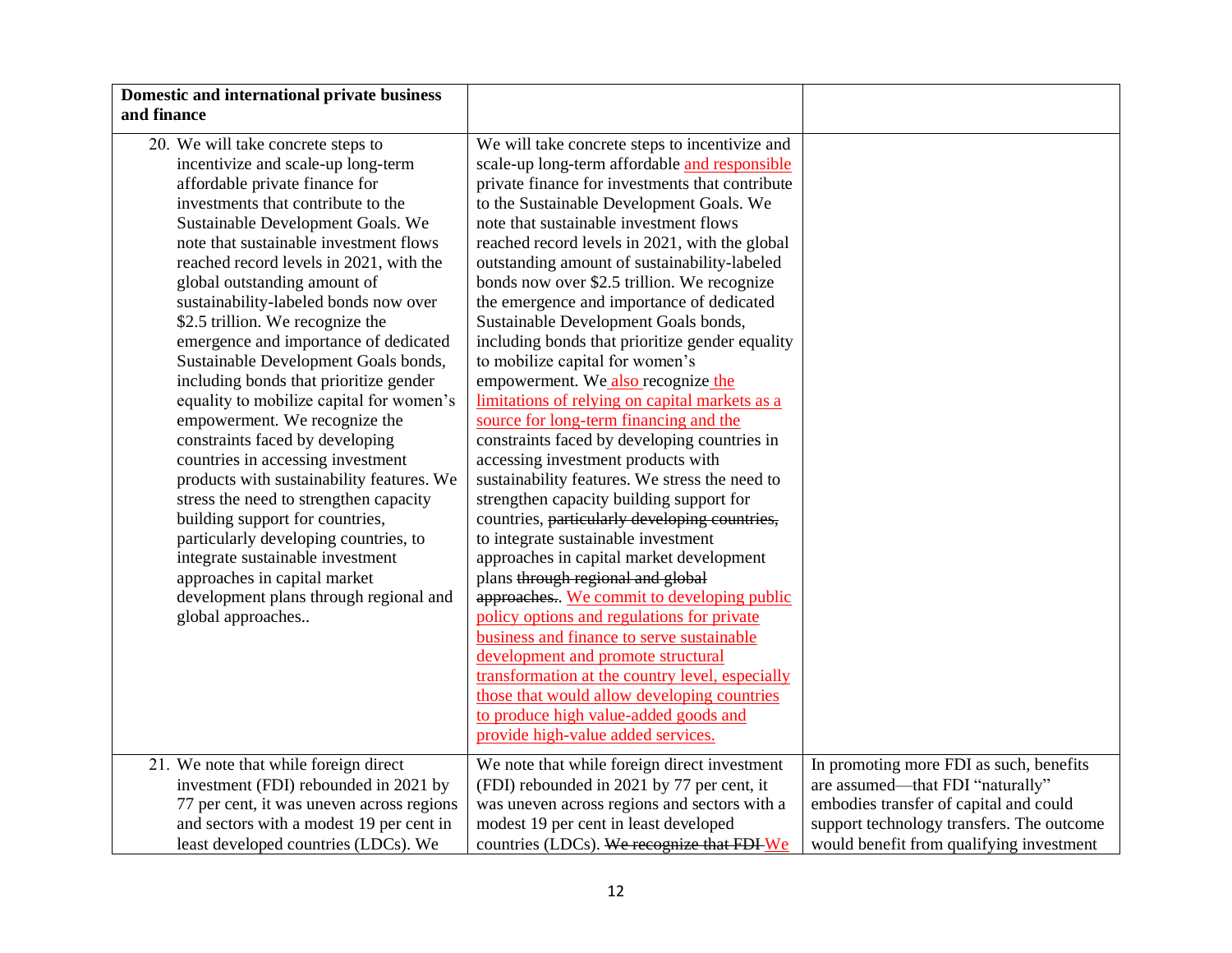| recognize that FDI can help commodity<br>dependent countries transition to<br>manufacturing activities and other higher<br>value-added activities.                                                                                                                                                                                                                                                                                                                                                                                                                                                                                                      | recognize that private investment that is<br>regulated according to labor, social, and rights<br>standards, and aligned with democratically-<br>owned development plans, can help<br>commodity dependent countries transition to<br>manufacturing activities and other higher<br>value-added activities while ensuring<br>inclusive economic benefits.                                                                                                                                                                                                                                                                                                                                                                                                                                                                                                                                                                         | quality. Previous studies, such as that of the<br><b>UNCTAD</b> in 2019, for instance looked at<br>special economic zones in the global South,<br>which were marked by "hard to detect"<br>benefits amid limited local spillovers and<br>gaps in labor, social, and environmental<br>standards. |
|---------------------------------------------------------------------------------------------------------------------------------------------------------------------------------------------------------------------------------------------------------------------------------------------------------------------------------------------------------------------------------------------------------------------------------------------------------------------------------------------------------------------------------------------------------------------------------------------------------------------------------------------------------|--------------------------------------------------------------------------------------------------------------------------------------------------------------------------------------------------------------------------------------------------------------------------------------------------------------------------------------------------------------------------------------------------------------------------------------------------------------------------------------------------------------------------------------------------------------------------------------------------------------------------------------------------------------------------------------------------------------------------------------------------------------------------------------------------------------------------------------------------------------------------------------------------------------------------------|-------------------------------------------------------------------------------------------------------------------------------------------------------------------------------------------------------------------------------------------------------------------------------------------------|
| 22. We further emphasize the private<br>sector's role in advancing gender<br>equality by ensuring women's full and<br>productive employment and decent<br>work, equal pay for equal work or work<br>of equal value, and equal opportunities<br>especially for women.                                                                                                                                                                                                                                                                                                                                                                                    | We further emphasize the private sector's<br>role, especially of well-supported domestic<br>firms such as small and medium enterprises,<br>private sector's role in advancing gender<br>equality. We recognize the need to address<br>systemic barriers to ensuring women's<br>economic rights, full and productive<br>employment and decent work, equal pay for<br>equal work or work of equal value, and equal<br>opportunities especially for women.                                                                                                                                                                                                                                                                                                                                                                                                                                                                        |                                                                                                                                                                                                                                                                                                 |
| 23. We call on regulators to adopt, apply or<br>otherwise make use of globally<br>consistent corporate sustainability<br>reporting standards, including reporting<br>on environmental, social and governance<br>impacts, as appropriate, for privately-<br>owned, state-owned and listed<br>companies to allow policymakers,<br>consumers and investors to integrate<br>sustainability issues into their decisions.<br>We note the International Sustainability<br>Standards Board (ISSB) launched during<br>COP26 and call for complementary<br>policies to enhance the alignment of<br>corporate reporting with the Sustainable<br>Development Goals. | We call on regulators to adopt, apply or<br>otherwise make use of globally consistent<br>corporate sustainability reporting standards,<br>including reporting on environmental, social<br>and governance impacts, as appropriate, for<br>privately-owned, state-owned and listed<br>companies to allow policymakers, consumers<br>and investors to integrate sustainability issues<br>into their decisions. We recognize, however,<br>that ESG investment strategies have their<br>limitations as they are not designed to go<br>beyond financial returns. We note the<br>International Sustainability Standards Board<br>(ISSB) launched during COP26 and call for<br>complementary policies to enhance the<br>alignment of corporate reporting with the<br>Sustainable Development Goals. We<br>recognize furthermore the need for<br>developing mandatory business and human<br>rights and environmental due diligence, and |                                                                                                                                                                                                                                                                                                 |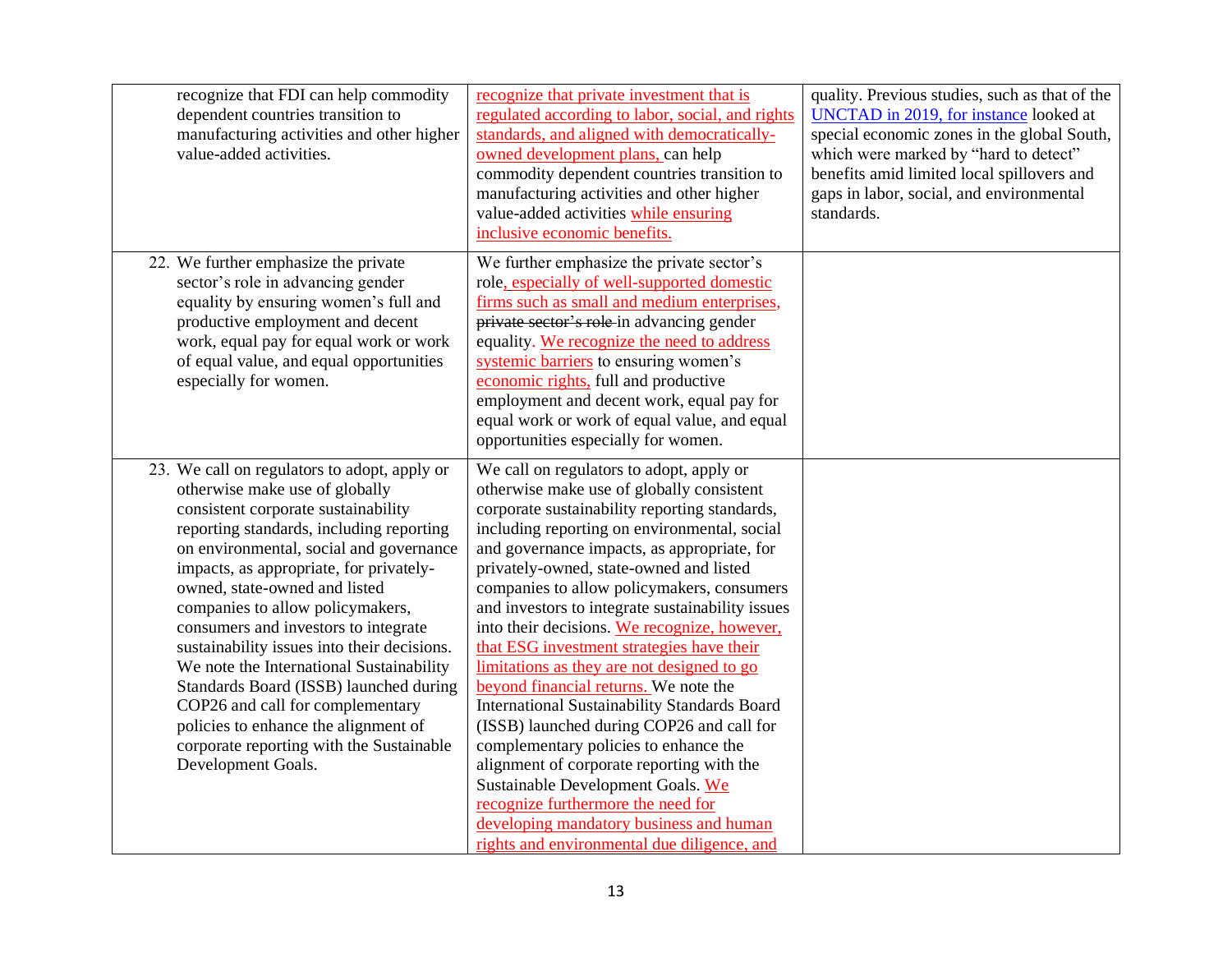|                                                                                                                                                                                                                                                                                                                                                                                                                                                                                                                                                                                                                                                                                                              | accountability of business and human rights<br>violations at a binding treaty level globally to<br>ensure that business practices do not harm the<br>enjoyment of human rights or environmental<br>protection objectives.                                                                                          |                                                                                                                                                                                                            |
|--------------------------------------------------------------------------------------------------------------------------------------------------------------------------------------------------------------------------------------------------------------------------------------------------------------------------------------------------------------------------------------------------------------------------------------------------------------------------------------------------------------------------------------------------------------------------------------------------------------------------------------------------------------------------------------------------------------|--------------------------------------------------------------------------------------------------------------------------------------------------------------------------------------------------------------------------------------------------------------------------------------------------------------------|------------------------------------------------------------------------------------------------------------------------------------------------------------------------------------------------------------|
| 24. We stress the need for greater<br>transparency, comparability, and<br>reliability of data and methodologies to<br>measure the impact of sustainable<br>investment products. We call upon<br>institutional investors to disclose the<br>environmental and social footprint of<br>and the physical risks within and created<br>by their portfolios.                                                                                                                                                                                                                                                                                                                                                        |                                                                                                                                                                                                                                                                                                                    |                                                                                                                                                                                                            |
| 25. We are concerned that remittance costs<br>still remain far above the Sustainable<br>Development Goal target of 3 per cent or<br>lower. We further express our concern at<br>the continued decline in correspondent<br>banking relationships, due to de-risking<br>trends, and its adverse consequences on<br>low-value remittance flows. We will<br>work on innovative ways to improve the<br>access to, usage and quality of financial<br>services to lower the cost of remittances,<br>including through digital channels. We<br>recommit to taking concrete actions to<br>reduce the average transaction cost of<br>migrant remittances by 2030 to less than<br>3 per cent of the amount transferred. |                                                                                                                                                                                                                                                                                                                    |                                                                                                                                                                                                            |
| <b>International Development Cooperation</b>                                                                                                                                                                                                                                                                                                                                                                                                                                                                                                                                                                                                                                                                 |                                                                                                                                                                                                                                                                                                                    |                                                                                                                                                                                                            |
| 26. We note that official development<br>assistance (ODA) reached its highest<br>level in 2020 during the unprecedented<br>crisis and underscore that this trend<br>should continue. We urge development<br>partners to scale up and fulfill their ODA<br>commitments, including the commitment                                                                                                                                                                                                                                                                                                                                                                                                              | We note that official development assistance<br>(ODA) reached its highest level in 2020<br>during the unprecedented crisis and<br>underscore that this trend should continue.<br>We urge development partners to scale up and<br>fulfill their ODA commitments with new and<br>additional resources, including the | Bringing back language on additional<br>resources from Draft zero as inflation<br>remains a major flaw in ODA reporting.<br>New language on highly concessional<br>finance is worse and can be misleading. |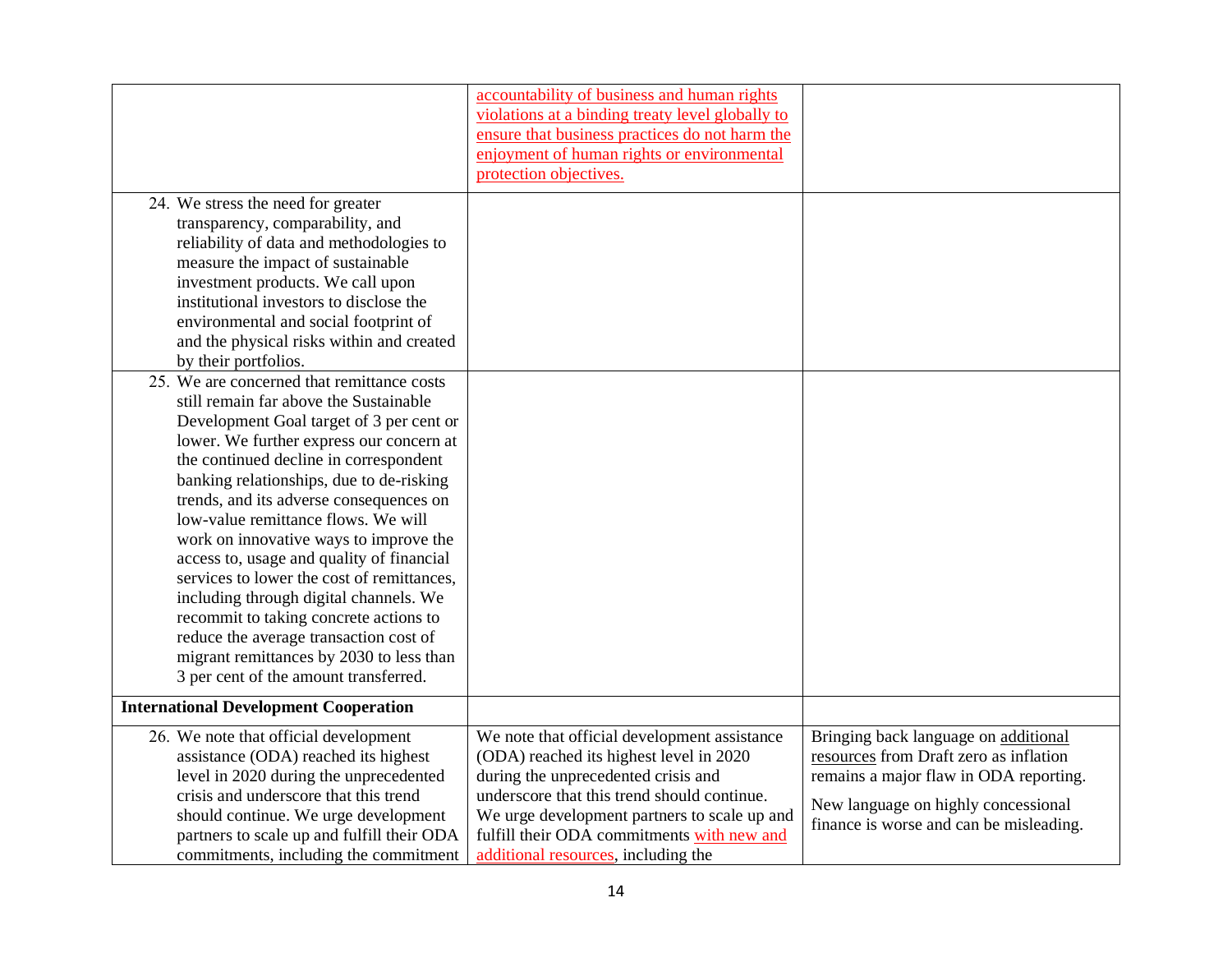| by many developed countries to achieve<br>the target of 0.7 per cent of gross<br>national income (GNI) and 0.15 to 0.20<br>per cent of ODA/GNI to the least<br>developed countries. We emphasize the<br>need for grant finance and highly<br>concessional finance for vulnerable<br>countries, such as least developed<br>countries, landlocked developing<br>countries and small island developing<br>States.                                                                                                                                                                                                                                                | commitment by many developed countries to<br>achieve the target of 0.7 per cent of gross<br>national income (GNI) and 0.15 to 0.20 per<br>cent of ODA/GNI to the least developed<br>countries. We emphasize the need for grant<br>finance and highly concessional finance for<br>vulnerable countries, such as least developed<br>countries, landlocked developing countries<br>and small island developing States.<br>(new para) We call on providers of<br>development assistance to steadily close the |  |
|---------------------------------------------------------------------------------------------------------------------------------------------------------------------------------------------------------------------------------------------------------------------------------------------------------------------------------------------------------------------------------------------------------------------------------------------------------------------------------------------------------------------------------------------------------------------------------------------------------------------------------------------------------------|-----------------------------------------------------------------------------------------------------------------------------------------------------------------------------------------------------------------------------------------------------------------------------------------------------------------------------------------------------------------------------------------------------------------------------------------------------------------------------------------------------------|--|
|                                                                                                                                                                                                                                                                                                                                                                                                                                                                                                                                                                                                                                                               | gap to the internationally agreed targets,<br>including 0,7% of the ODA/GDP by 2030,<br>with additional resources to match the<br>growing demand for quality resources due to<br>competing global crises. To realize the<br>Agenda 2030's ambitions, we invite providers<br>not to inflate their ODA volumes by reporting<br>donations of Covid 9 in-excess doses, SDRs<br>allocations, and spikes in in-donor refugee<br>costs due to the on-going geopolitical crises.                                  |  |
| 27. We welcome the continued effort to<br>improve the quality, effectiveness, and<br>impact of development cooperation and<br>other international efforts in public<br>finance, including adherence to agreed<br>development cooperation effectiveness<br>principles. We recognize the critical role<br>of more risk informed and resilient<br>international development cooperation in<br>achieving the Sustainable Development<br>Goals and addressing global crises, as<br>highlighted by the 2021 High-level<br>Meeting of the Development<br>Cooperation Forum. We commit to<br>support developing countries in<br>strengthening their capacities at the |                                                                                                                                                                                                                                                                                                                                                                                                                                                                                                           |  |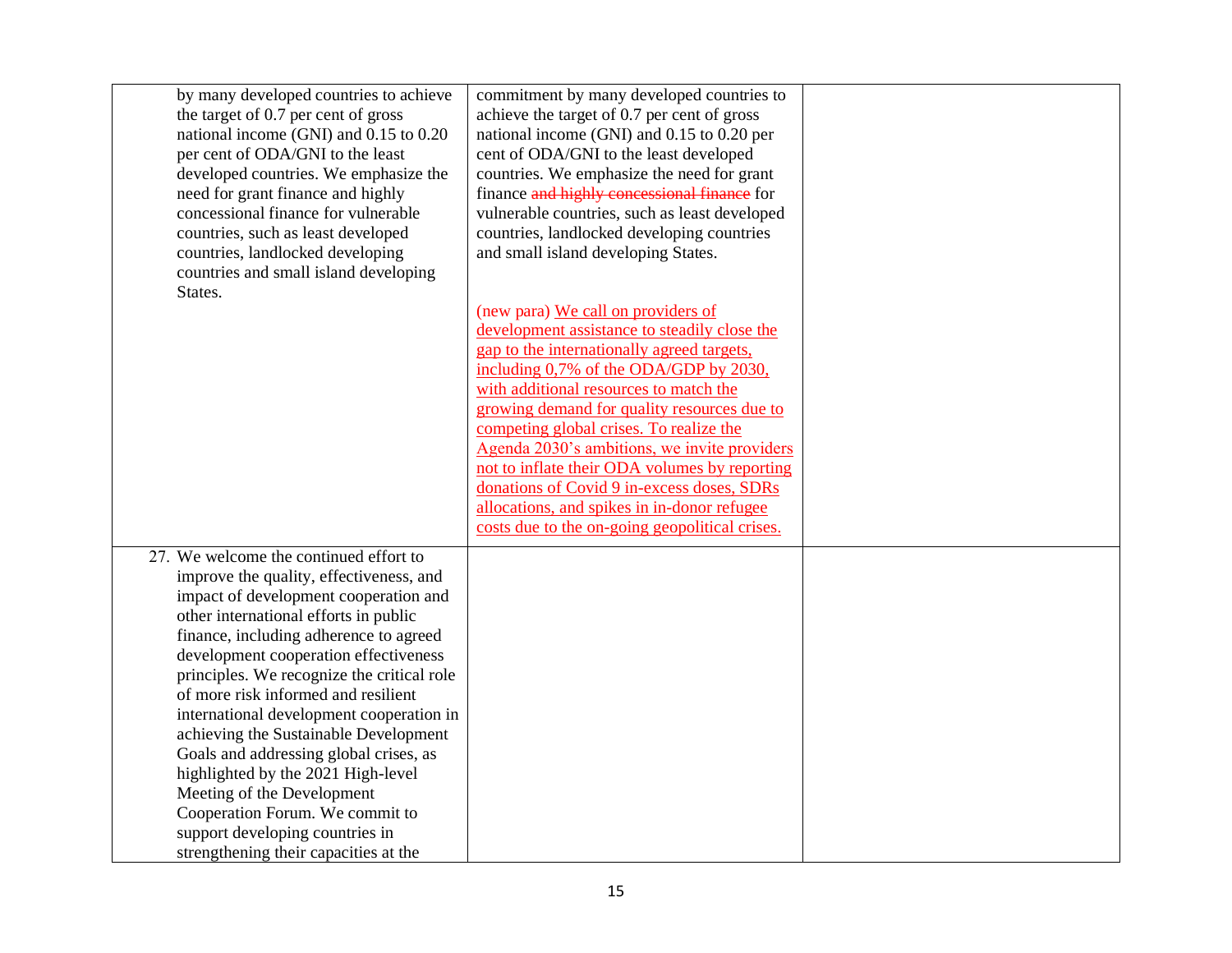| national and local levels to manage and<br>reduce risks, which entails developing<br>institutional capacities for transitioning<br>to sustainable development systems.                                                                                                                                                                                                                                                                                                                                                                                                                                                                                                                                                                                                                    |  |
|-------------------------------------------------------------------------------------------------------------------------------------------------------------------------------------------------------------------------------------------------------------------------------------------------------------------------------------------------------------------------------------------------------------------------------------------------------------------------------------------------------------------------------------------------------------------------------------------------------------------------------------------------------------------------------------------------------------------------------------------------------------------------------------------|--|
| 28. We note the challenges faced by<br>developing countries graduating to<br>higher income per capita status that may<br>lose access to concessional finance,<br>particularly for graduating countries that<br>are highly vulnerable to shocks and other<br>disasters. We welcome the appointment<br>by the President of the General<br>Assembly of the High-Level Panel<br>(HLP) of experts to finalize a<br>multidimensional vulnerability index for<br>small island developing States by the<br>end of 2022. We look forward to<br>transparent HLP deliberations that will<br>periodically inform Member States on<br>the work of the HLP and we encourage<br>the international community to consider<br>multidimensional vulnerability as<br>criteria to access concessional finance. |  |
| 29. We further welcome the mapping<br>exercise to be conducted by the<br>Secretary-General to provide a detailed<br>overview of the current support available<br>to middle-income countries aimed at<br>better addressing the multidimensional<br>nature of sustainable development and<br>facilitating sustainable development<br>cooperation and coordinated and<br>inclusive support to middle-income<br>countries.                                                                                                                                                                                                                                                                                                                                                                    |  |
| 30. We welcome the adoption by the UN<br>Statistical Commission of the proposed<br>new indicator 17.3.1 under Sustainable<br>Development Goal target 17.3 "Mobilize"                                                                                                                                                                                                                                                                                                                                                                                                                                                                                                                                                                                                                      |  |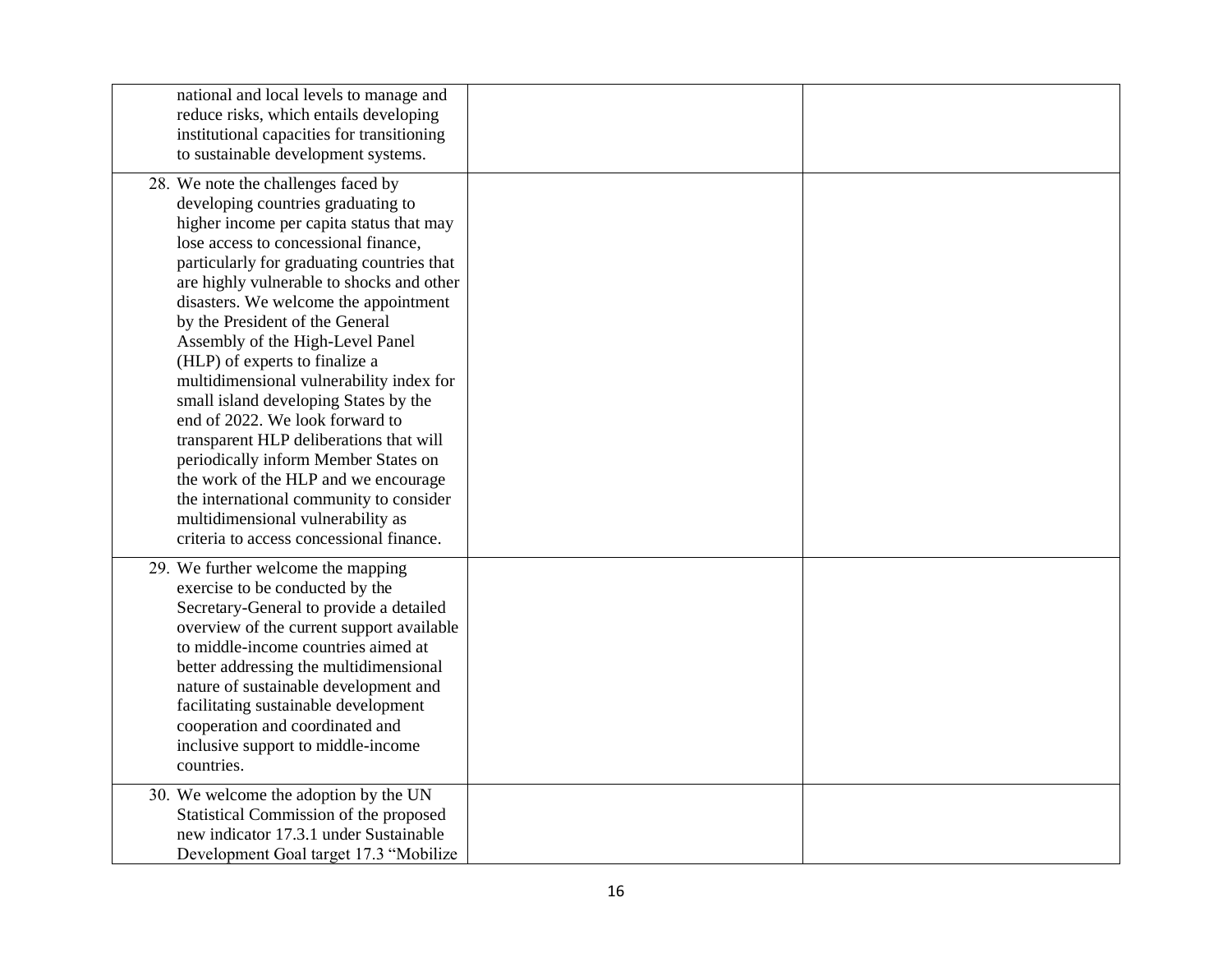| additional financial resources for<br>developing countries from multiple<br>sources". We will continue to hold open,<br>inclusive and transparent discussions on<br>the modernization of ODA measurement<br>and the new measure of "total official<br>support for sustainable development"<br>(TOSSD).<br>31. We note the growing scale and scope of<br>South-South Cooperation and triangular<br>cooperation and its significant<br>contributions to short-term pandemic<br>response and long-term recovery. We<br>welcome the development of an initial |                                                                                                                                                                                                                                                                                                                                                                           |                                                                                                                                                                       |
|-----------------------------------------------------------------------------------------------------------------------------------------------------------------------------------------------------------------------------------------------------------------------------------------------------------------------------------------------------------------------------------------------------------------------------------------------------------------------------------------------------------------------------------------------------------|---------------------------------------------------------------------------------------------------------------------------------------------------------------------------------------------------------------------------------------------------------------------------------------------------------------------------------------------------------------------------|-----------------------------------------------------------------------------------------------------------------------------------------------------------------------|
| conceptual framework for South-South<br>cooperation, which marks a<br>breakthrough in its measurement and<br>encourage further work in this regard.<br>32. We call upon multilateral development<br>banks to make the best use of their<br>balance sheets in order to increase their<br>lending, while preserving their rating<br>and financial sustainability. We support<br>the G20-commissioned independent<br>review of multilateral development                                                                                                      | We call upon multilateral development banks<br>to make the best use of their balance sheets to<br>maximize mechanisms for grant financing<br>especially for vulnerable countries, instead of<br>a reliance on lending amid the surge on global<br>public debt. in order to increase their lending,<br>while preserving their rating and financial                         | This section on MDBs is overly concerned<br>with lending, while missing the big picture<br>of current debt concerns and contrary to the<br>need to prioritize grants. |
| banks' capital adequacy frameworks and<br>ongoing balance sheet optimization<br>efforts to increase lending capacity.                                                                                                                                                                                                                                                                                                                                                                                                                                     | sustainability. We support the G20-<br>commissioned independent review of<br>multilateral development banks' capital<br>adequacy frameworks and ongoing balance<br>sheet optimization efforts to increase lending<br>eapacity                                                                                                                                             |                                                                                                                                                                       |
| 33. We reiterate the call for the entities of<br>the United Nations development system,<br>in accordance with their mandates, to<br>further explore financing strategies for<br>the Sustainable Development Goals,<br>including through innovative financing<br>and blended finance, to respond to the<br>unique situation of countries, especially                                                                                                                                                                                                       | We reiterate the call for the entities of the<br>United Nations development system, in<br>accordance with their mandates, to further<br>explore financing strategies for the<br>Sustainable Development Goals, including<br>through innovative financing and blended<br>finance, to respond to the unique situation of<br>countries, especially those with special needs, |                                                                                                                                                                       |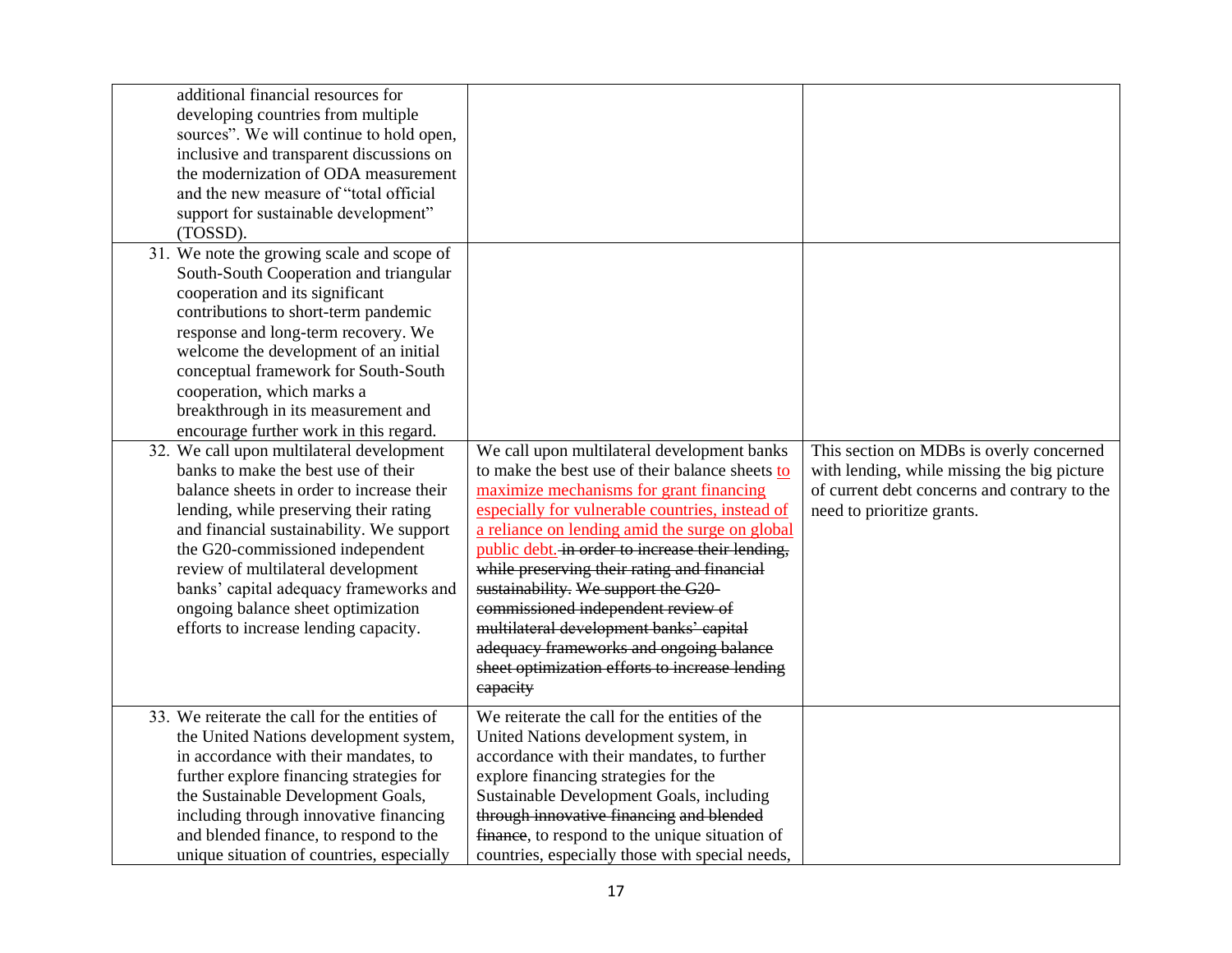| those with special needs, and to share       | and to share best practices in this regard. We  |  |
|----------------------------------------------|-------------------------------------------------|--|
| best practices in this regard. We will       | commit to protect the unique mandate of         |  |
| increase the scale and effectiveness of      | ODA flows to address poverty and                |  |
| blended finance by focusing on need and      | inequalities. We acknowledge the challenges     |  |
| the potential for development impact,        | faced by blended finance, notably the unclear   |  |
| including for least developed countries      | and unproven evidence of development            |  |
| and small island developing States.          | impacts and the low levels mobilized for least  |  |
|                                              | developed countries, which have to be taken     |  |
|                                              | into account in considering financing options   |  |
|                                              | for sustainable development. We will increase   |  |
|                                              | the scale and effectiveness of blended finance  |  |
|                                              | by focusing on need and the potential for       |  |
|                                              | development impact, including for least         |  |
|                                              | developed countries and small island            |  |
|                                              | developing States.                              |  |
|                                              |                                                 |  |
| International trade as an engine for         |                                                 |  |
| development                                  |                                                 |  |
| 34. We will continue to promote a universal, | We will continue to promote a universal,        |  |
| rules-based, open, transparent,              | rules-based, open, transparent, predictable,    |  |
| predictable, inclusive, non-                 | inclusive, non-discriminatory and equitable     |  |
| discriminatory and equitable multilateral    | multilateral trading system under the World     |  |
| trading system under the World Trade         | Trade Organization (WTO), as well as            |  |
| Organization (WTO), as well as               | meaningful trade liberalization, supporting     |  |
| meaningful trade liberalization,             | stronger economic growth, job creation,         |  |
| supporting stronger economic growth,         | productivity gains, food & health security and  |  |
| job creation, productivity gains and         | promoting sustainable development, by           |  |
| promoting sustainable development, by        | making international trade relations stable and |  |
| making international trade relations         | predictable that responds to the needs of       |  |
| stable and predictable.                      | developing countries and LDCs.                  |  |
|                                              |                                                 |  |
| 35. We are concerned by the ongoing          | We are concerned by the ongoing disruption      |  |
| disruption in trade logistics that           | in trade logistics that continues to hamper     |  |
| continues to hamper global value chains      | global value chains and the high cost of        |  |
| and the high cost of global supply           | global supply chains. We call for ensuring the  |  |
| chains. We call for ensuring the normal      | normal functioning of open markets and          |  |
| functioning of open markets and global       | global supply chain connectivity and cross-     |  |
| supply chain connectivity and cross-         | border travel for essential purpose. We will    |  |
| border travel for essential purpose. We      | take steps to enhance the movement of goods,    |  |
| will take steps to enhance the movement      | including medicines and foodstuffs and          |  |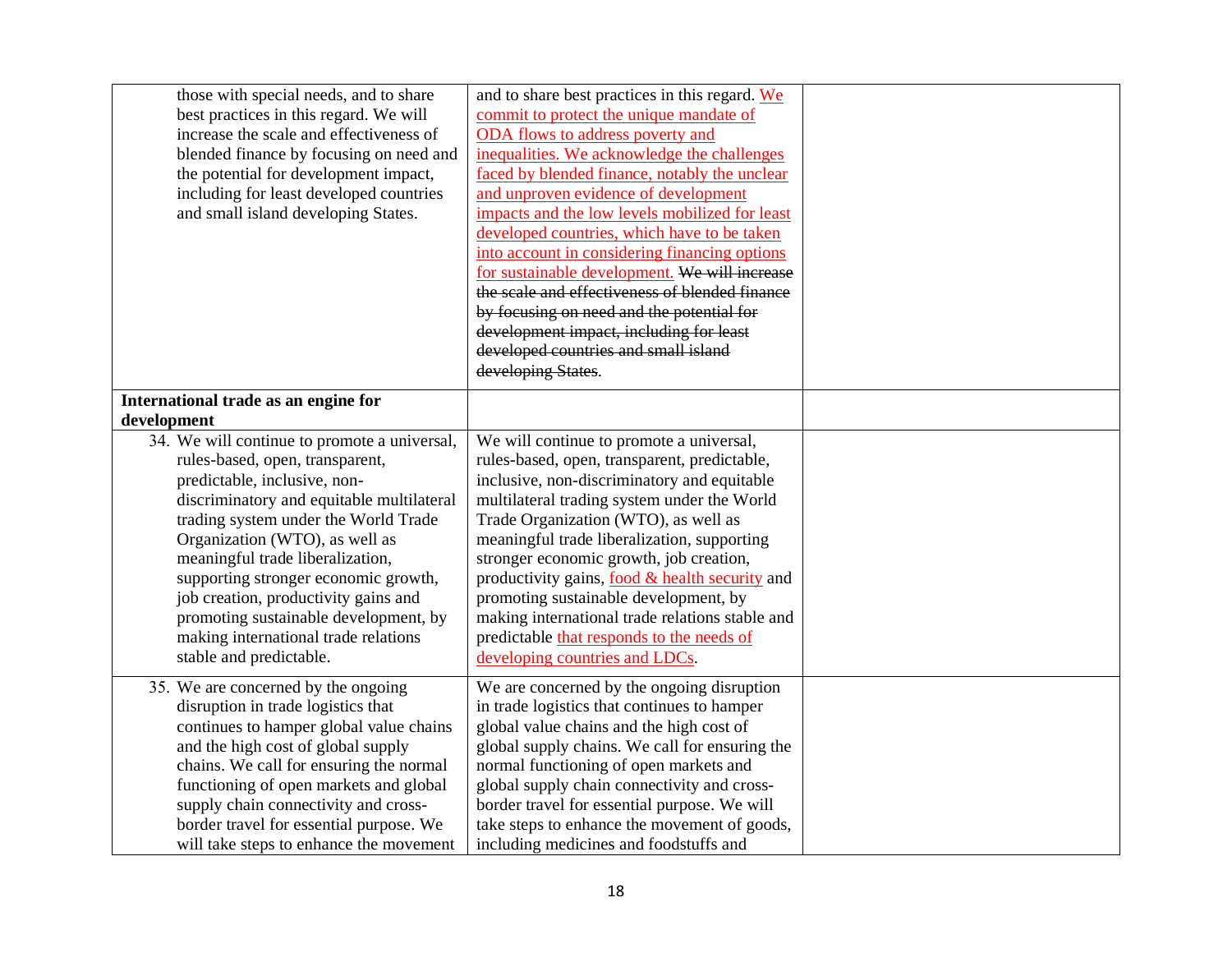| of goods, including medicines and           | reduce trade costs. We will enhance the        |  |
|---------------------------------------------|------------------------------------------------|--|
| foodstuffs and reduce trade costs. We       | sustainability and resilience of supply chains |  |
| will enhance the sustainability and         | that foster the sustainable integration of     |  |
| resilience of supply chains that foster the | developing countries and promote inclusive     |  |
|                                             |                                                |  |
| sustainable integration of developing       | economic growth, including through             |  |
| countries and promote inclusive             | increased participation of micro-, small- and  |  |
| economic growth, including through          | medium-sized enterprises, especially in        |  |
| increased participation of micro-, small-   | developing countries and LDCs, in              |  |
| and medium-sized enterprises in             | augmenting domestic production and             |  |
| international trade and investment.         | contributing to international trade and        |  |
|                                             | investment.                                    |  |
| 36. We recognize the need for immediate     |                                                |  |
| measures to address the ongoing             |                                                |  |
|                                             |                                                |  |
| challenges faced by vulnerable countries    |                                                |  |
| in enhancing international trade            |                                                |  |
| participation. We call for trade            |                                                |  |
| facilitation measures and other             |                                                |  |
| supportive trade and investment policies    |                                                |  |
| to build their productive capacities,       |                                                |  |
| promote value-addition and economic         |                                                |  |
| diversification, and address supply chain   |                                                |  |
| disruptions through targeted support.       |                                                |  |
| 37. We are concerned about the widening     |                                                |  |
| trade finance gap between developed and     |                                                |  |
| developing countries and call for           |                                                |  |
| international cooperation to address        |                                                |  |
| trade finance access barriers, particularly |                                                |  |
| for small and medium enterprises            |                                                |  |
| (SMEs), especially in the LDCs,             |                                                |  |
| including in bank regulations, regulatory   |                                                |  |
| compliance requirements, anti-money         |                                                |  |
| laundering regulations and the collection   |                                                |  |
|                                             |                                                |  |
| and dissemination of data.                  |                                                |  |
| 38. We welcome progress on the ratification | We welcome progress on the ratification and    |  |
| and implementation of the WTO Trade         | implementation of the WTO Trade                |  |
| Facilitation Agreement, without             | Facilitation Agreement (TFA) without           |  |
| imposing additional burdens or              | imposing additional burdens or obligations on  |  |
| obligations on developing countries.        | developing countries. However we want to       |  |
|                                             | call on developed countries to meet the        |  |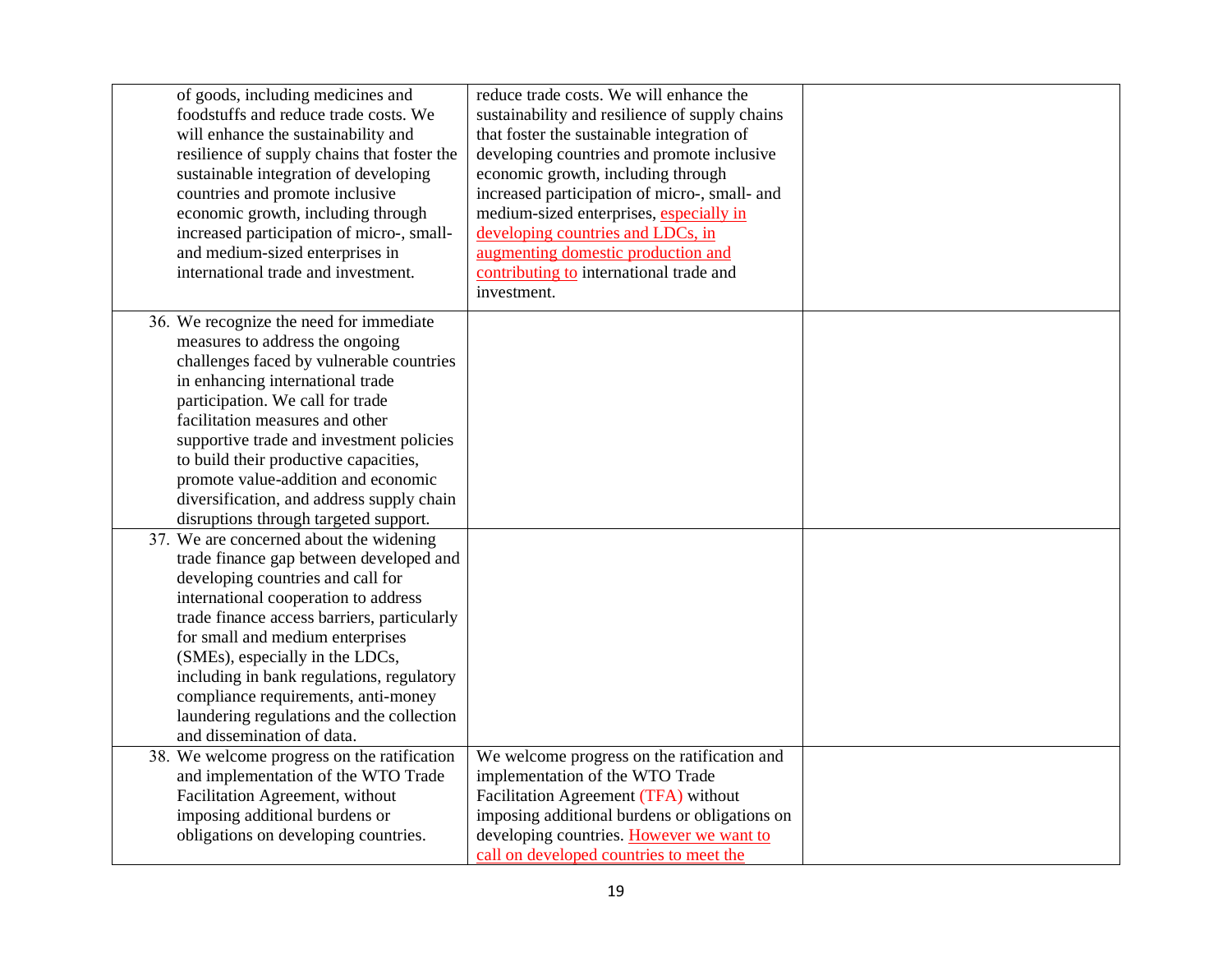|                                                                                                                                                                                                                                                                                                                                                                                                                                                                                                                                                                                                                                                                                               | unfulfilled promise of financial and technical<br>assistance to developing countries and LDCs<br>for implementing the TFA.                                                                                                                                                                                                                                                                                                                                                                                                                                                                                                                                                                                                                                                                                                                                                                                                                                            |                                                                                                                                                                                                                                                                                                                                                                                                                                                                                                                                                                                                                                                                                                                                                                                                                                                                                                                                                                                                                                                                                                                                                                                          |
|-----------------------------------------------------------------------------------------------------------------------------------------------------------------------------------------------------------------------------------------------------------------------------------------------------------------------------------------------------------------------------------------------------------------------------------------------------------------------------------------------------------------------------------------------------------------------------------------------------------------------------------------------------------------------------------------------|-----------------------------------------------------------------------------------------------------------------------------------------------------------------------------------------------------------------------------------------------------------------------------------------------------------------------------------------------------------------------------------------------------------------------------------------------------------------------------------------------------------------------------------------------------------------------------------------------------------------------------------------------------------------------------------------------------------------------------------------------------------------------------------------------------------------------------------------------------------------------------------------------------------------------------------------------------------------------|------------------------------------------------------------------------------------------------------------------------------------------------------------------------------------------------------------------------------------------------------------------------------------------------------------------------------------------------------------------------------------------------------------------------------------------------------------------------------------------------------------------------------------------------------------------------------------------------------------------------------------------------------------------------------------------------------------------------------------------------------------------------------------------------------------------------------------------------------------------------------------------------------------------------------------------------------------------------------------------------------------------------------------------------------------------------------------------------------------------------------------------------------------------------------------------|
| 39. We reaffirm the WTO Agreement on<br>Trade-Related Aspects of Intellectual<br>Property Rights (TRIPS Agreement) as<br>amended, and also reaffirm the 2001<br>WTO Doha Declaration on the TRIPS<br>Agreement and Public Health, which<br>recognizes that the TRIPS Agreement<br>should be interpreted and implemented<br>in a manner supportive of the right of<br>Member States to protect public health<br>and, in particular, to promote access to<br>medicines for all, and notes the need for<br>appropriate incentives in the<br>development of new health products, and<br>recognizes that intellectual property<br>protection is important for the<br>development of new medicines. | We reaffirm the WTO Agreement on Trade-<br>Related Aspects of Intellectual Property<br>Rights (TRIPS Agreement) as amended, and<br>also reaffirm the 2001 WTO Doha<br>Declaration on the TRIPS Agreement and<br>Public Health, which recognizes that the<br>TRIPS Agreement should be interpreted and<br>implemented in a manner supportive of the<br>right of Member States to protect public<br>health and, in particular, to promote access to<br>medicines for all, and notes the need for<br>appropriate incentives in the development of<br>new health products including a waiver from<br>the TRIPS Agreement to facilitate technology<br>transfer and therefore boost production of<br>COVID-19 diagnostics, therapeutics and<br>vaccines; transfer, distribution and access to<br>technology; promoting public-funded<br>research among others and recognizes that<br>intellectual property protection is important<br>for the development of new medicines. | 'as amended' is unclear. Is it to<br>incorporate the TRIPS Waiver issue? If so,<br>it needs to specifically explain it.<br>This para assumes that incentives for<br>development of new health products are<br>created only by intellectual property<br>protection, but empirically this causal link is<br>not established by the literature. In addition<br>IPR has triggered an inequity in vaccine<br>development, for example discouraging<br>innovation in neglected diseases which is<br>prevalent among large populations in<br>developing countries and LDCs. Further,<br>this undermines the role of public funded<br>research which has played an important role<br>in the development of new health products<br>and is particularly evident in the case of<br>Covid-19 vaccines. The last line in<br>particular needs to be deleted as it<br>undermines developing countries' historical<br>battle against control over technology that<br>such IPRs give to MNCs, mostly located in<br>developed countries. Such IPRs have<br>resulted in higher prices through the creation<br>of monopolies and has hindered access to<br>medicine across developing countries and<br>LDCs. |
| 40. We welcome the convening of the<br>fifteenth session of the United Nations<br>Conference on Trade and Development<br>under the theme "From inequality and<br>vulnerability to prosperity for all", and                                                                                                                                                                                                                                                                                                                                                                                                                                                                                    |                                                                                                                                                                                                                                                                                                                                                                                                                                                                                                                                                                                                                                                                                                                                                                                                                                                                                                                                                                       |                                                                                                                                                                                                                                                                                                                                                                                                                                                                                                                                                                                                                                                                                                                                                                                                                                                                                                                                                                                                                                                                                                                                                                                          |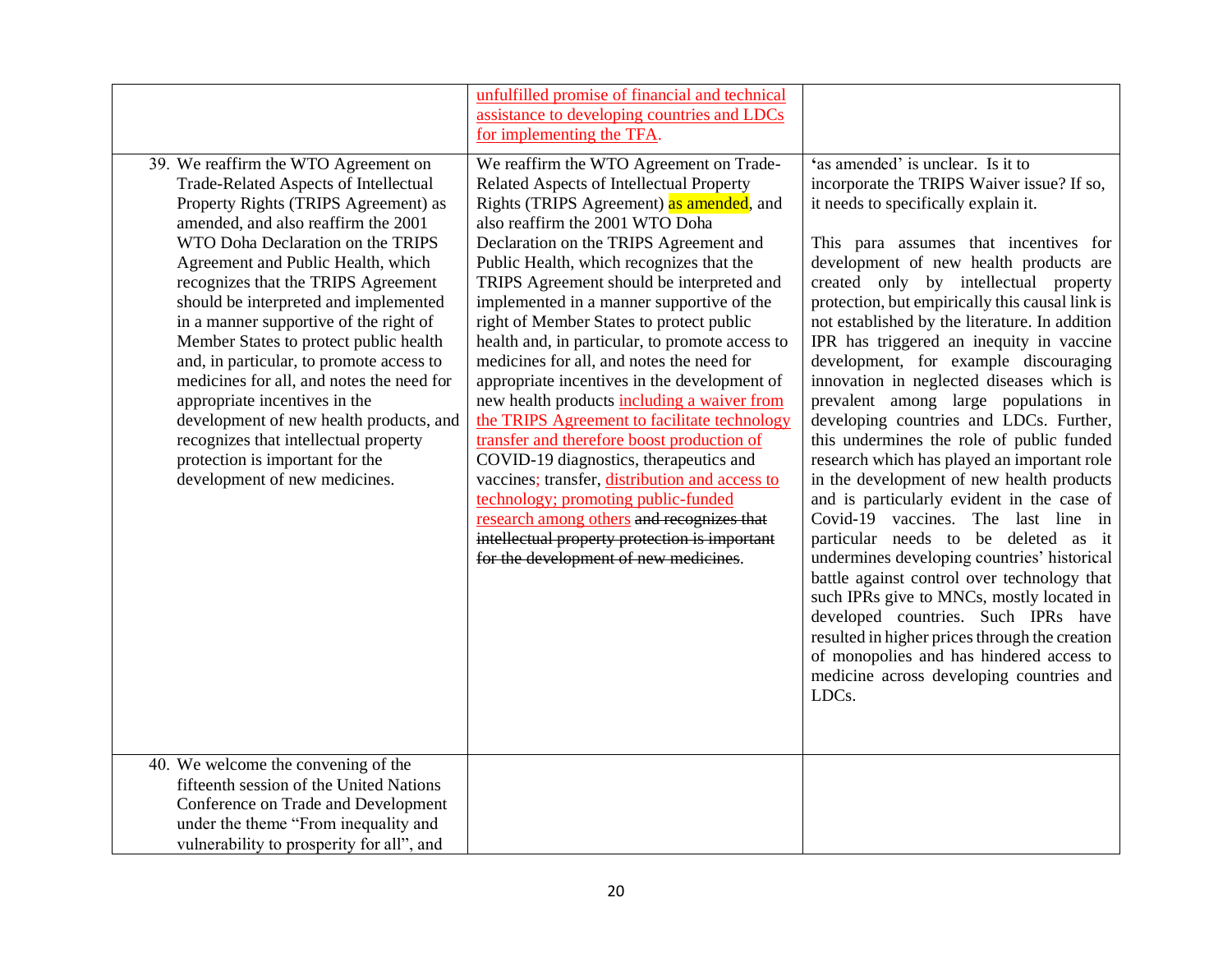| the adoption of its outcome document<br>entitled "Bridgetown Covenant".                                                                                                                                                                                                                                                                                                                                                                                                                                                                                               |                                                                                                                                                                                                                                                                                                                                                                                                                                                                                                                                                                                                                                                                                                                                                                            |  |
|-----------------------------------------------------------------------------------------------------------------------------------------------------------------------------------------------------------------------------------------------------------------------------------------------------------------------------------------------------------------------------------------------------------------------------------------------------------------------------------------------------------------------------------------------------------------------|----------------------------------------------------------------------------------------------------------------------------------------------------------------------------------------------------------------------------------------------------------------------------------------------------------------------------------------------------------------------------------------------------------------------------------------------------------------------------------------------------------------------------------------------------------------------------------------------------------------------------------------------------------------------------------------------------------------------------------------------------------------------------|--|
| 41. We will seek to identify relevant trade<br>and investment policy actions that can<br>contribute to the attainment of the goals<br>of the Paris agreement and the climate<br>and environmental goals of the 2030<br>Agenda. We acknowledge that reducing<br>emissions worldwide would require a<br>speedier transition to more efficient<br>production and transport processes. We<br>call upon the international community to<br>continue supporting developing<br>countries' capacity building in producing<br>goods and services with low carbon<br>footprints. | We will seek to identify relevant and<br>multilaterally agreed trade and investment<br>policy actions that can contribute to the<br>attainment of the goals of the Paris agreement<br>and the climate and environmental goals of<br>the 2030 Agenda. We acknowledge that<br>reducing emissions worldwide would require<br>a speedier transition to more efficient<br>production and transport processes. We call<br>upon the international community to continue<br>supporting developing countries' capacity<br>building in producing goods and services with<br>low carbon footprints including by the<br>transfer of appropriate technology and<br>finance.                                                                                                             |  |
|                                                                                                                                                                                                                                                                                                                                                                                                                                                                                                                                                                       | New para: We recognise that the current global<br>political crisis is resulting in a fast-spiraling<br>and simultaneous manifestation of food,<br>economic and humanitarian crises through the<br>price impact on food and energy products<br>especially in developing countries, LDCs and<br>other vulnerable countries. For LDCs and Net<br>Food Importing Developing<br><b>Countries</b><br>(NFIDCs), we will endeavour to keep supply<br>channels including transport systems open,<br>allow financial payment channels to work for<br>export of critical food and energy products,<br>facilitate funding support $\&$ aid from global<br>financial institutions and developed countries,<br>and allow policy space to boost domestic<br>production and food security. |  |
| <b>Debt and Debt Sustainability</b>                                                                                                                                                                                                                                                                                                                                                                                                                                                                                                                                   |                                                                                                                                                                                                                                                                                                                                                                                                                                                                                                                                                                                                                                                                                                                                                                            |  |
| 42. We are concerned that surging global<br>public debt is compounding debt<br>vulnerabilities that predated the                                                                                                                                                                                                                                                                                                                                                                                                                                                      |                                                                                                                                                                                                                                                                                                                                                                                                                                                                                                                                                                                                                                                                                                                                                                            |  |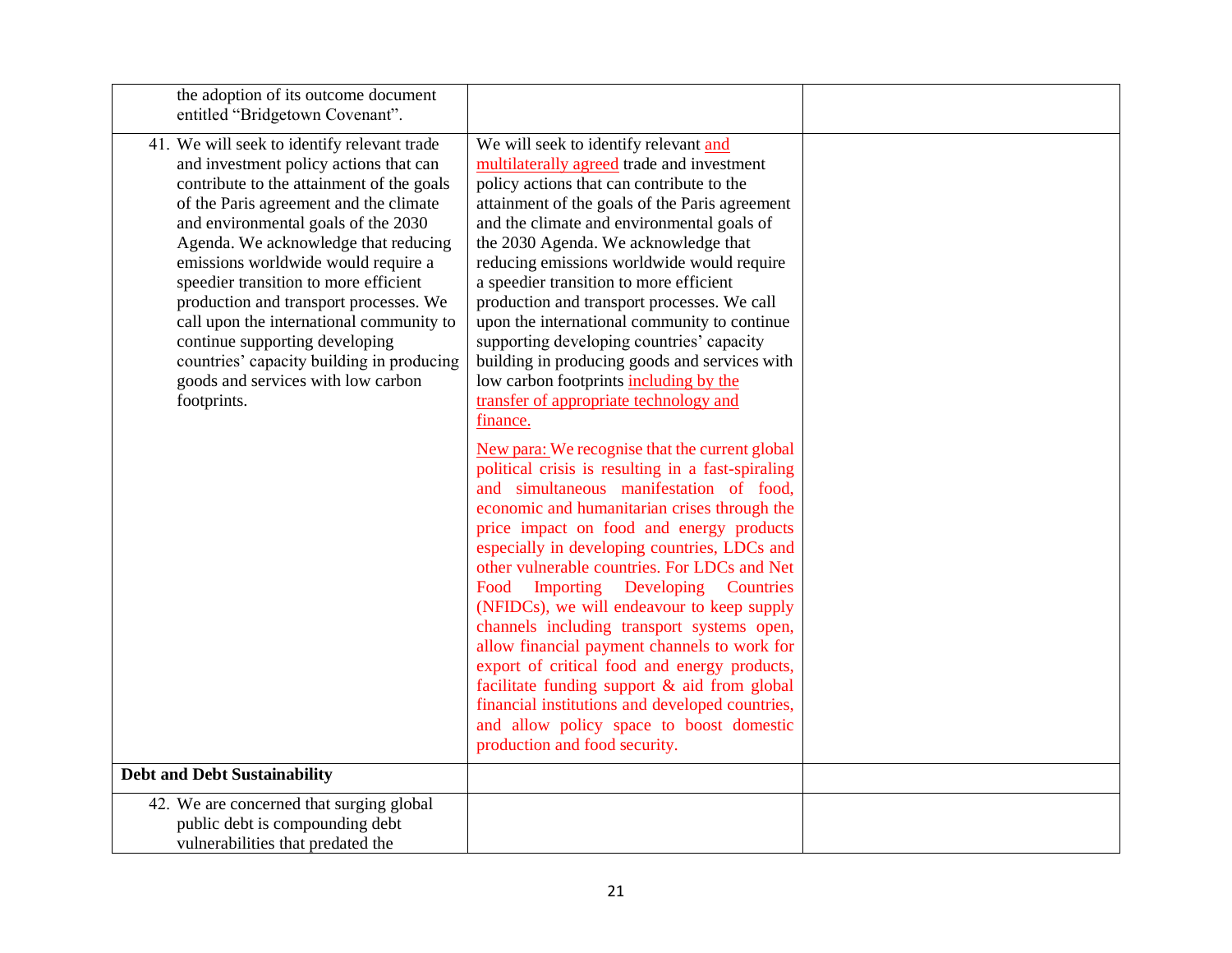| pandemic. We note with concern that<br>about 60 percent of least developed<br>countries and other low-income<br>countries are now assessed to be at high<br>risk of or already in debt distress, while<br>around a quarter of middle-income<br>countries remain at high risk. We are<br>further concerned that interest costs are<br>rising in the poorest countries and<br>remain elevated in small island<br>developing States, as they grapple with<br>higher interest rates, slower recoveries,<br>credit rating downgrades, and persistent<br>revenue shortfalls. |                                                                                                                                |  |
|------------------------------------------------------------------------------------------------------------------------------------------------------------------------------------------------------------------------------------------------------------------------------------------------------------------------------------------------------------------------------------------------------------------------------------------------------------------------------------------------------------------------------------------------------------------------|--------------------------------------------------------------------------------------------------------------------------------|--|
| 43. We emphasize that debt financing can<br>enable countries to respond to<br>emergencies and fund long-term<br>investments to achieve sustainable<br>development. We reaffirm the need to<br>assist developing countries in attaining<br>long-term debt sustainability through<br>coordinated policies aimed at fostering<br>debt financing, debt relief and debt<br>restructuring, as appropriate, and address<br>the external debt of highly indebted<br>vulnerable countries to reduce debt<br>distress.                                                           |                                                                                                                                |  |
| 44. We welcome the multilateral response to<br>the pandemic, including the<br>achievements under the G20 and Paris<br>Club Debt Service Suspension Initiative<br>(DSSI), while noting the lack of<br>participation of private creditors and the<br>uneven participation of other bilateral<br>creditors.                                                                                                                                                                                                                                                               |                                                                                                                                |  |
| 45. We acknowledge the ongoing<br>implementation of the Common<br>Framework for Debt Treatments beyond                                                                                                                                                                                                                                                                                                                                                                                                                                                                 | (Add at the end) We acknowledge that such<br>enhancements in the Common Framework<br>should not deter the necessary efforts to |  |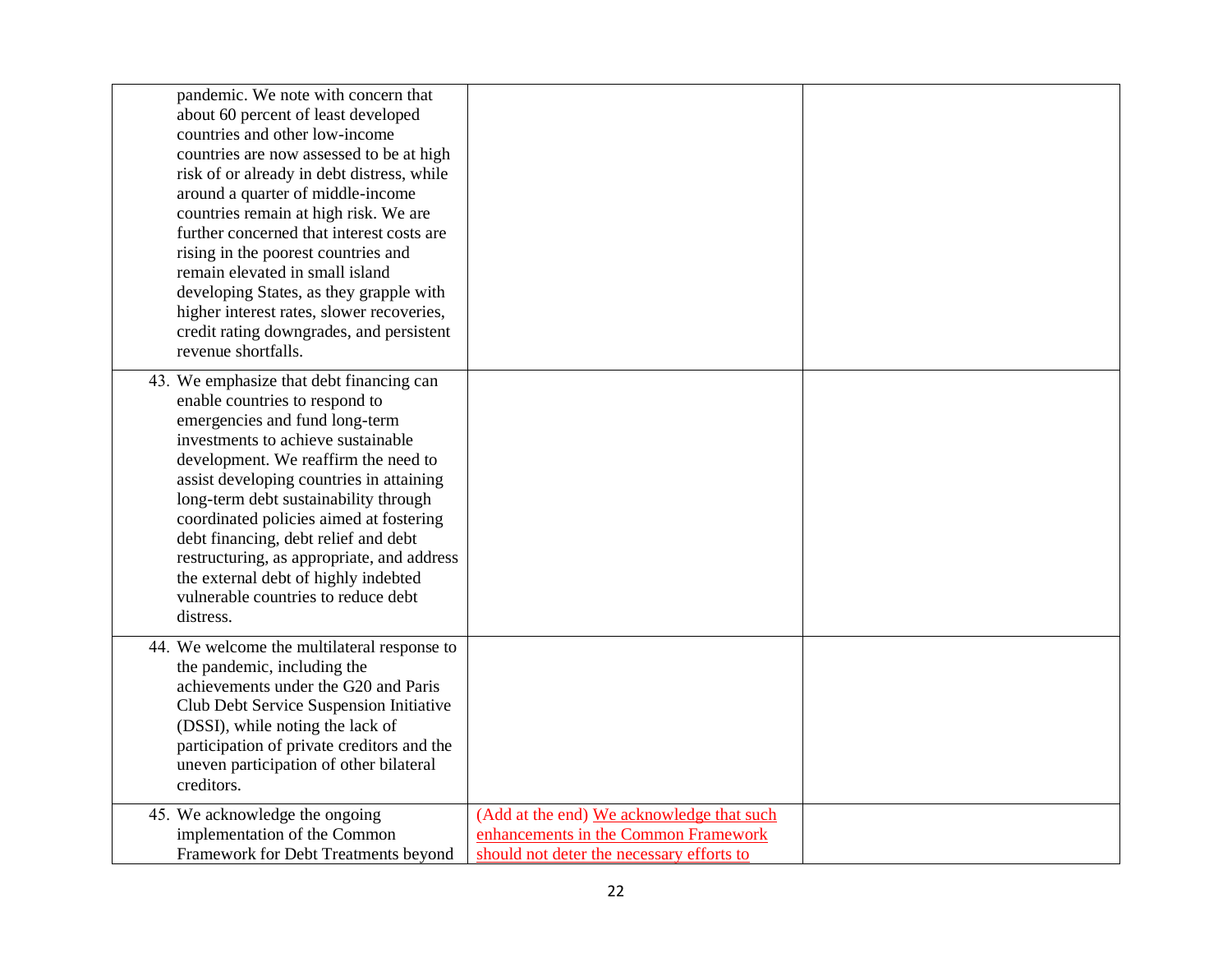| the DSSI (Common Framework) and           | further improve the debt resolution |  |
|-------------------------------------------|-------------------------------------|--|
| stress the importance of stepping up      | architecture.                       |  |
| efforts to improve and implement the      |                                     |  |
| Common Framework in a timely, orderly     |                                     |  |
| and coordinated manner. We encourage      |                                     |  |
| the G20 and Paris Club creditors to       |                                     |  |
| discuss options for providing greater     |                                     |  |
| clarity on the timelines and process, and |                                     |  |
| for implementing comparability of         |                                     |  |
| treatment of private and other official   |                                     |  |
| bilateral creditors, expanding support to |                                     |  |
| vulnerable middle income countries,       |                                     |  |
| providing debt standstills throughout     |                                     |  |
| negotiations, and facilitating rapid      |                                     |  |
| recovery of capital market access         |                                     |  |
| following restructuring. We further call  |                                     |  |
| for enhancements to give more certainty   |                                     |  |
| to debtor countries and facilitate the    |                                     |  |
| IMF's and multilateral development        |                                     |  |
| banks' quick provision of financial       |                                     |  |
| support.                                  |                                     |  |
| 46. We express concern that as monetary   |                                     |  |
| conditions tighten, more countries may    |                                     |  |
| be in need of debt resolution to          |                                     |  |
| safeguard critical expenditure and        |                                     |  |
| preserve prospects to invest in a         |                                     |  |
| sustainable recovery. We will work        |                                     |  |
| towards a more comprehensive solution     |                                     |  |
| to sovereign debt resolution challenges,  |                                     |  |
| including through the Common              |                                     |  |
| Framework, guided by the shared           |                                     |  |
| principles for debt resolution in the     |                                     |  |
| Addis Ababa Action Agenda.                |                                     |  |
| 47. We welcome the analysis by the Inter- |                                     |  |
| Agency Task Force on Financing for        |                                     |  |
| Development in its 2022 report of the     |                                     |  |
| potential use of the multidimensional     |                                     |  |
| vulnerability index for small island      |                                     |  |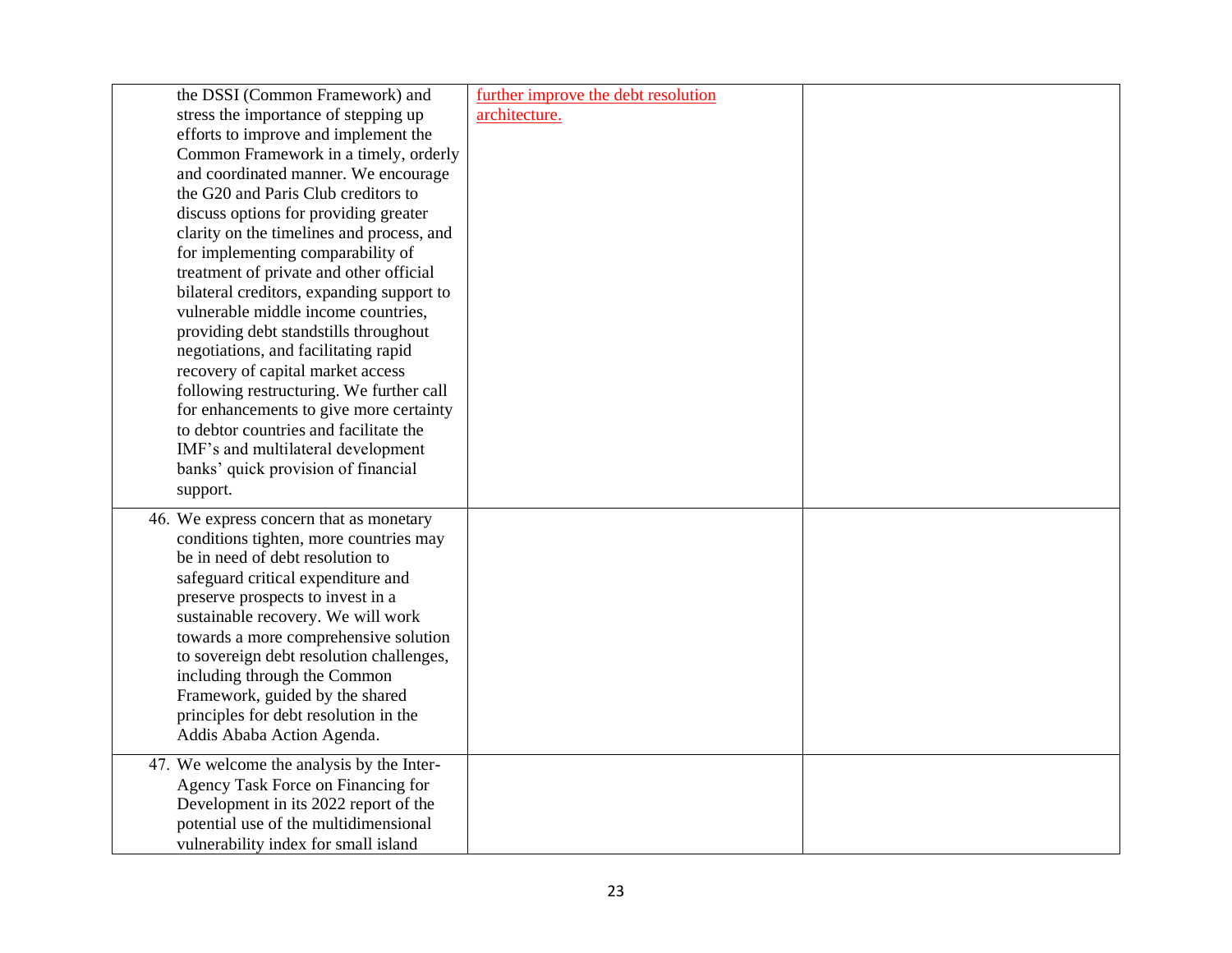| developing States' debt restructuring<br>with the aim of building credit<br>worthiness and expanding access to<br>financing, including concessional<br>financing, as called for by the<br>intergovernmentally agreed conclusions<br>and recommendations of the 2021<br>forum. We note its findings that high<br>vulnerabilities, as reflected in a<br>multidimensional vulnerability index,<br>could contribute to the calibration of<br>debt relief needed to restore<br>sustainability in the context of debt<br>restructuring. |                                                                                                                                                                                                                                                                                                                                                                                                                                                                                                                                             |  |
|-----------------------------------------------------------------------------------------------------------------------------------------------------------------------------------------------------------------------------------------------------------------------------------------------------------------------------------------------------------------------------------------------------------------------------------------------------------------------------------------------------------------------------------|---------------------------------------------------------------------------------------------------------------------------------------------------------------------------------------------------------------------------------------------------------------------------------------------------------------------------------------------------------------------------------------------------------------------------------------------------------------------------------------------------------------------------------------------|--|
| 48. We acknowledge that debt transparency<br>enables more effective debt management<br>by debtors and better risk management<br>by creditors, which are important tenets<br>of responsible borrowing and lending<br>principles. We call upon the<br>international community to further (a)<br>coordinate data collection processes; (b)<br>provide support to strengthen debt<br>management capacity, and (c) enhance<br>debt transparency through actions by<br>both creditors and debtors.                                      |                                                                                                                                                                                                                                                                                                                                                                                                                                                                                                                                             |  |
| 49. We call upon the international<br>community to strengthen inclusive<br>dialogues and mechanisms on sovereign<br>debt to advance the discussion on debt<br>transparency and responsible lending<br>and borrowing and the rules of<br>engagement, including with the private<br>sector.                                                                                                                                                                                                                                         | We agree to establish an open-ended<br>intergovernmental working group under the<br>auspices of the UN eall upon the international<br>community to strengthen <i>initiate</i> inclusive<br>dialogues and mechanisms with a view to<br>establishing a binding, UN multilateral<br>framework on sovereign debt crisis<br>resolution, to advance the discussion on debt<br>restructuring, debt cancellation, debt<br>transparency, and responsible lending and<br>borrowing and the rules of engagement,<br>including with the private sector. |  |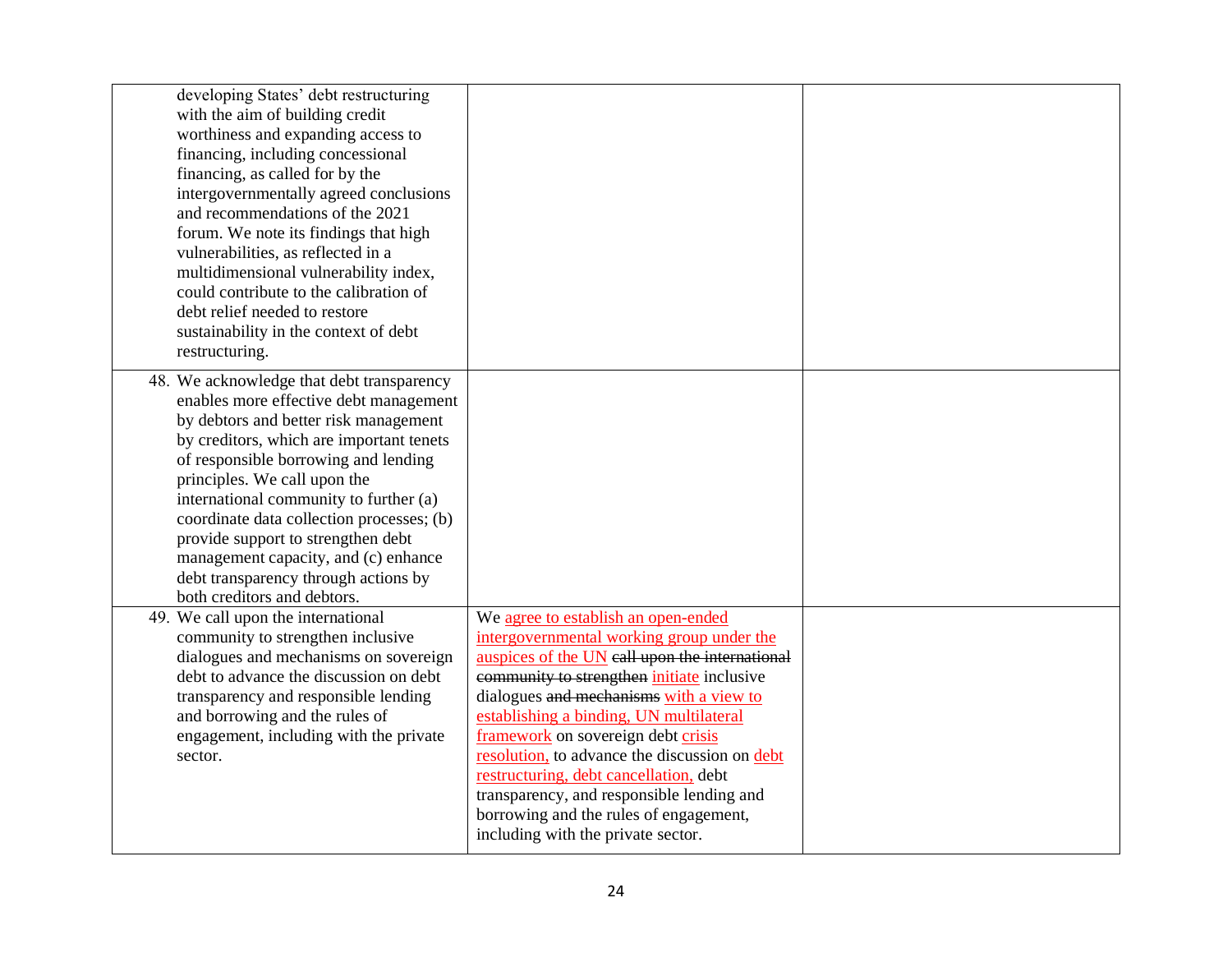| <b>Addressing systemic issues</b>                                                                                                                                                                                                                                                                                                                                                                                                                                                                                                                                                                                                                                                                                                                                                   |                                                                                                                                                            |  |
|-------------------------------------------------------------------------------------------------------------------------------------------------------------------------------------------------------------------------------------------------------------------------------------------------------------------------------------------------------------------------------------------------------------------------------------------------------------------------------------------------------------------------------------------------------------------------------------------------------------------------------------------------------------------------------------------------------------------------------------------------------------------------------------|------------------------------------------------------------------------------------------------------------------------------------------------------------|--|
| 50. We call upon Member States with strong<br>external positions to implement, in a<br>timely manner, the voluntary channeling<br>of special drawing rights to countries in<br>need, including through the International<br>Monetary Fund's Poverty Reduction and<br>Growth Trust. We look forward to the<br>expedited operationalization of the<br>International Monetary Fund's<br>Resilience and Sustainability Trust as a<br>new mechanism to voluntarily channel<br>special drawing rights to provide<br>affordable long-term financing to low-<br>income and vulnerable middle-income<br>countries. We will continue to explore<br>viable options to voluntarily channel<br>special drawing rights through<br>multilateral development banks and<br>other prescribed holders. |                                                                                                                                                            |  |
| 51. We acknowledge the important role of<br>credit ratings in the capital market<br>ecosystem, as they provide creditors<br>with assessments of a debtor's relative<br>risk of default, and note their influence<br>on the availability, volume, cost, and<br>stability of access to market financing.<br>Inaccurate ratings can impact the cost of<br>borrowing and the stability of the<br>international financial system, as<br>demonstrated during the 2008 global<br>financial crisis. We call upon credit<br>rating agencies to ensure that their<br>ratings are objective, independent, and<br>based on accurate information and sound<br>analytical methods. We stress the<br>importance of transparency of their<br>methodologies and urge them to                         | We decide to establish a universal,<br>intergovernmental ECOSOC commission to<br>ensure coordinated action in regulating Credit<br><b>Rating Agencies.</b> |  |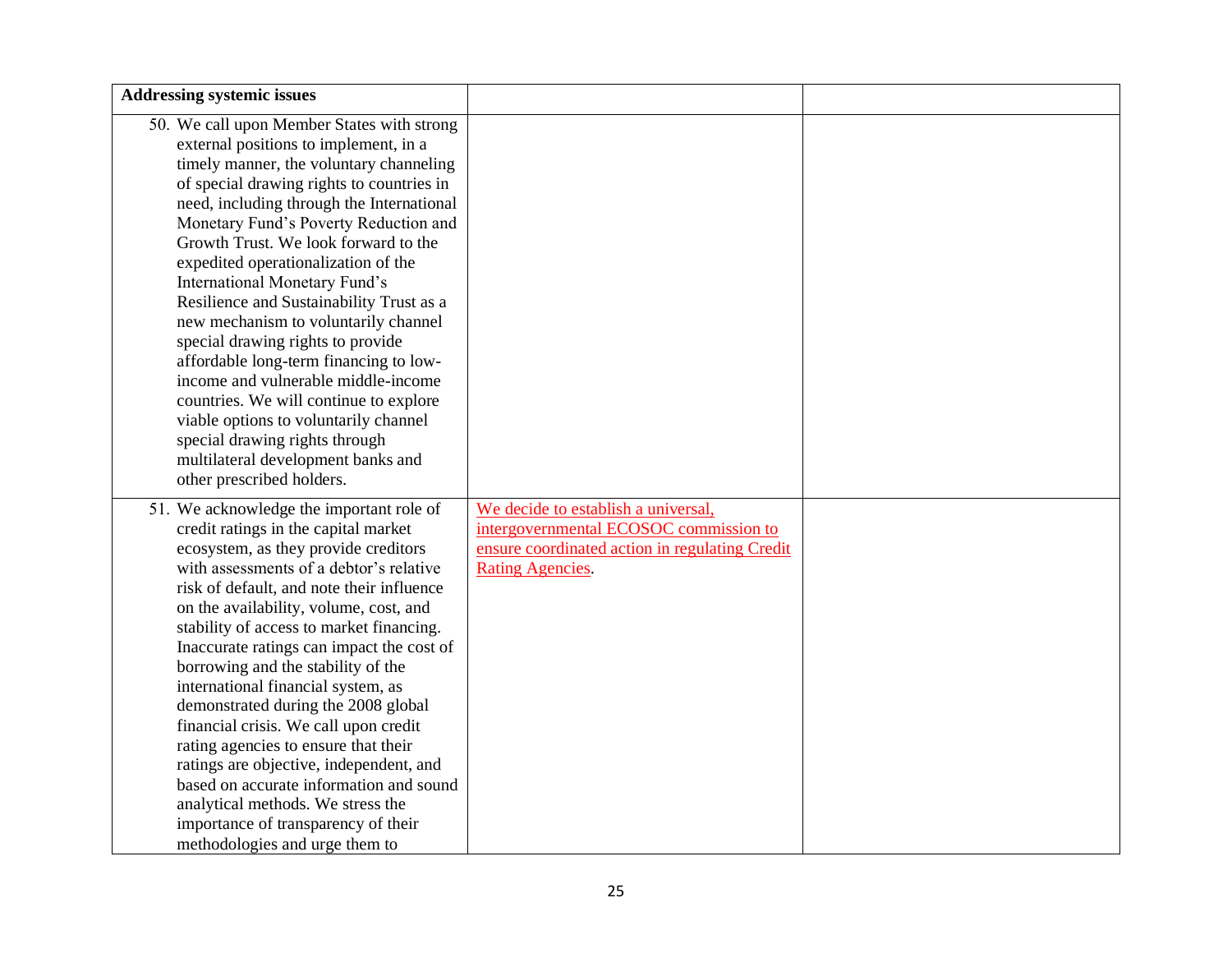| separately publish the model-based and      |  |
|---------------------------------------------|--|
| discretionary components of ratings, and    |  |
| to consider publishing long-term            |  |
| sovereign ratings to complement existing    |  |
| assessments.                                |  |
| 52. Rapid developments in digital financial |  |
| technology, further accelerated by the      |  |
| COVID-19 pandemic, have transformed         |  |
| the provision of financial services and     |  |
| created a new ecosystem of digital          |  |
| assets. We recognize the relevance to       |  |
| carefully monitor domestic and global       |  |
| developments, review and update             |  |
| regulatory frameworks when necessary,       |  |
| and cooperate across sectors and borders    |  |
| to support enabling environments that       |  |
| take due account of risks, including        |  |
| those of tax avoidance, tax evasion and     |  |
| illicit financial flows to avoid revenue    |  |
| leakages and strengthen domestic            |  |
| resource mobilization, while still          |  |
| fostering competition and innovations in    |  |
| the financial system. We express            |  |
| concern that developing countries may       |  |
| be most affected by unintended              |  |
| consequences of digital assets, including   |  |
| effects of central bank digital currencies  |  |
| on capital flow volatility, currency        |  |
| substitution, and monetary policy space.    |  |
| We support efforts by global standard-      |  |
| setting bodies to rigorously examine the    |  |
| implications of central bank digital        |  |
| currencies as well as to support the        |  |
| ongoing international cooperation and       |  |
| coordination to develop appropriate         |  |
| designs for central bank digital            |  |
| currencies and regulatory frameworks        |  |
| for digital assets that address the         |  |
| potential benefits and risks to the global  |  |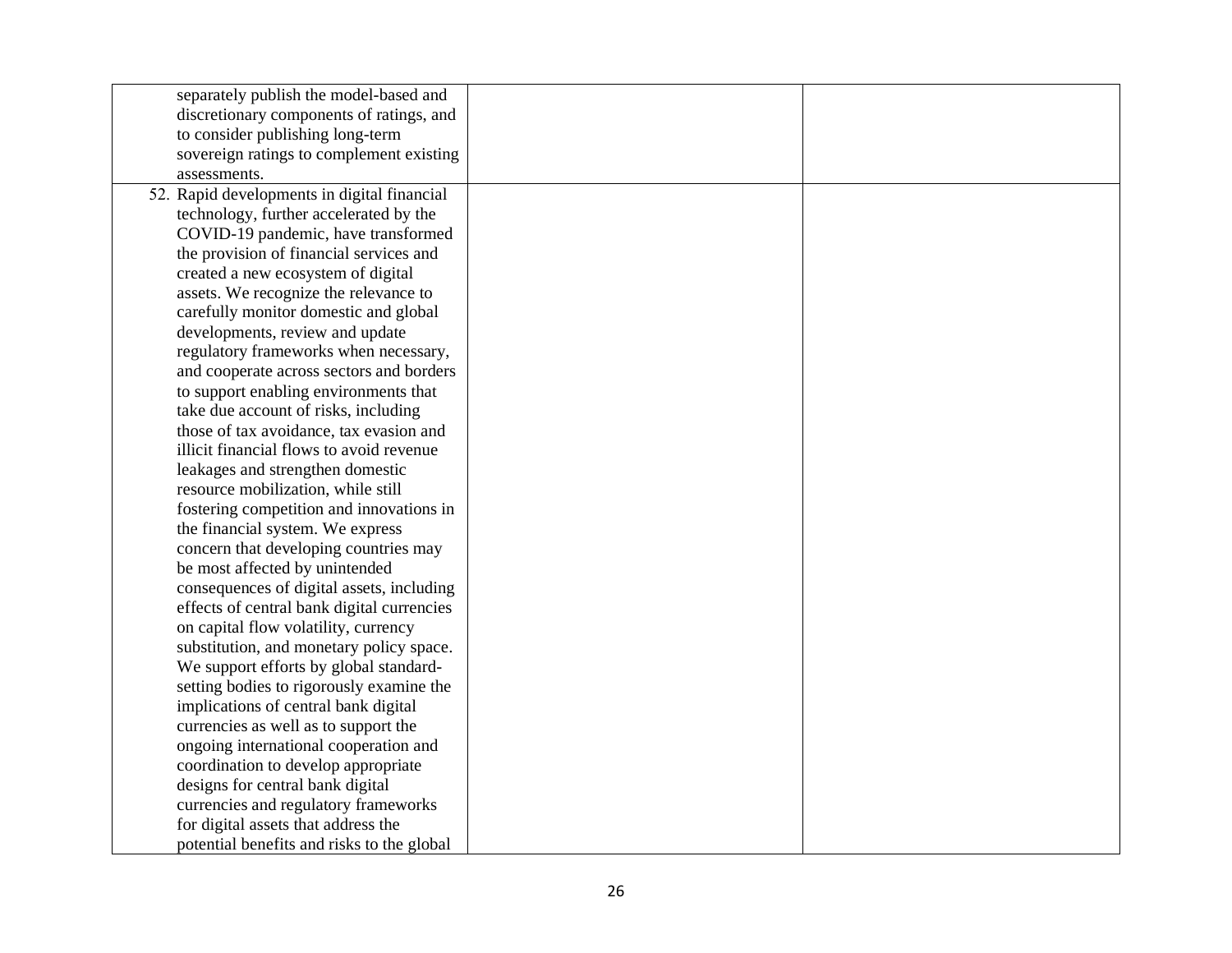| financial system. We call upon the Inter-<br>Agency Task Force on Financing for<br>Development to look more deeply into<br>the issues of digital assets to analyse the<br>implications for developing countries.<br>Science, technology, innovation and capacity<br>building                                                                                                                                                                                                                                                                                                                                                                                                                                                                                                                                                                                                     |                                                                                                                                                                                |                                                                                                                                                                                                                                                                                                                                                                                                                                                                                                                                                                                                                                                                                                                                                                                                                                                                                                                                                                                                                                                                                                                                                                                                                                                   |
|----------------------------------------------------------------------------------------------------------------------------------------------------------------------------------------------------------------------------------------------------------------------------------------------------------------------------------------------------------------------------------------------------------------------------------------------------------------------------------------------------------------------------------------------------------------------------------------------------------------------------------------------------------------------------------------------------------------------------------------------------------------------------------------------------------------------------------------------------------------------------------|--------------------------------------------------------------------------------------------------------------------------------------------------------------------------------|---------------------------------------------------------------------------------------------------------------------------------------------------------------------------------------------------------------------------------------------------------------------------------------------------------------------------------------------------------------------------------------------------------------------------------------------------------------------------------------------------------------------------------------------------------------------------------------------------------------------------------------------------------------------------------------------------------------------------------------------------------------------------------------------------------------------------------------------------------------------------------------------------------------------------------------------------------------------------------------------------------------------------------------------------------------------------------------------------------------------------------------------------------------------------------------------------------------------------------------------------|
| 53. We further recognize the contribution of<br>digitalization to development while we<br>remain concerned that the digitalization<br>of the economy and the progress in<br>science, technology and innovation to<br>support a sustainable energy transition<br>may create new risks and worsen<br>inequalities if not carefully managed.<br>We will redouble our efforts to ensure<br>universal and affordable Internet access,<br>digital skills training, and targeted<br>policies for specific groups, including<br>women and girls, youth, and persons<br>with disabilities to close digital divides<br>within and between countries and build<br>an open, free and secure digital world.<br>We encourage greater cooperation to<br>implement the recommendations in the<br>Secretary General's Road Map for<br>Digital Cooperation and proposed<br>Global Digital Compact. | We encourage greater cooperation to<br>implement the recommendations in the<br>Secretary General's Road Map for Digital<br>Cooperation and proposed Global Digital<br>Compact. | The proposal echoes the recommendation<br>of the UNSG's High Level Panel of<br>Experts on Digital Cooperation which was<br>co-chaired by key personalities in global<br>technology platforms (Big Tech). The<br>Panel's recommendations, fully adopted by<br>the UNSG in his Road Map for Digital<br>Cooperation published in June 2020,<br>revolve around the central role of the<br>private sector in addressing the digital<br>divide and harnessing the potentials of<br>digital technologies. Instead of enabling the<br>self-serving push from Big Tech, the UN<br>should support inclusive member state-led<br>processes to address the development<br>divide that underpins the digital divide, to<br>regulate and curb the growing powers and<br>wealth of Big Tech and ensure that human<br>rights are respected. To protect the integrity<br>of decision making on the global<br>governance of digitalization, measures<br>against conflict of interest should be<br>adopted similar to the ones at the WHO. To<br>address the adverse consequences of digital<br>technologies on society, the environment<br>and people, the UN should establish a<br>transparent and participatory global<br>mechanism to evaluate new technologies. |
| 54. We invite regulators and supervisors to<br>build on financial technology to support                                                                                                                                                                                                                                                                                                                                                                                                                                                                                                                                                                                                                                                                                                                                                                                          |                                                                                                                                                                                |                                                                                                                                                                                                                                                                                                                                                                                                                                                                                                                                                                                                                                                                                                                                                                                                                                                                                                                                                                                                                                                                                                                                                                                                                                                   |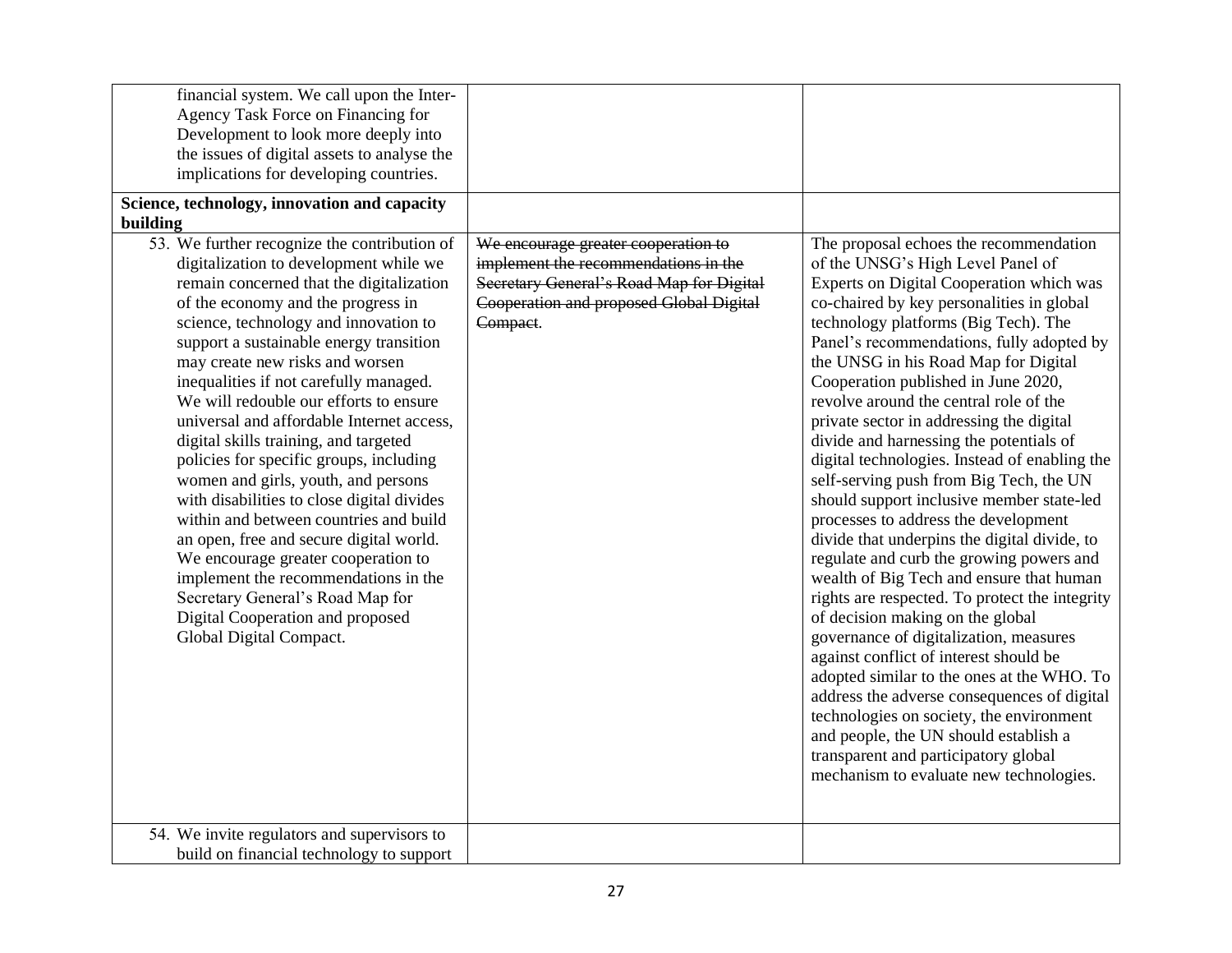| financial inclusion while addressing<br>growing risks, including from cyber<br>incidents and digital fraud, by<br>strengthening consumer protection and<br>holding financial service providers<br>accountable for safeguarding data.                                                                                                                                                                                                                                                                                                                                                                                                          |  |
|-----------------------------------------------------------------------------------------------------------------------------------------------------------------------------------------------------------------------------------------------------------------------------------------------------------------------------------------------------------------------------------------------------------------------------------------------------------------------------------------------------------------------------------------------------------------------------------------------------------------------------------------------|--|
| 55. We stress that technology transfer and<br>capacity building are among the core<br>priorities of the developing countries in<br>implementing the 2030 Agenda. We<br>reiterate the need to accelerate the<br>transfer of environmentally sound<br>technologies on favourable terms,<br>including on concessional and<br>preferential terms, as mutually agreed.<br>We emphasize the need to provide<br>adequate and sufficient financing for the<br>Technology Facilitation Mechanism and<br>to the Technology Bank for Least<br>Developed Countries with a view to<br>achieving the goals established in the<br>Addis Ababa Action Agenda. |  |
| Data, monitoring and follow-up                                                                                                                                                                                                                                                                                                                                                                                                                                                                                                                                                                                                                |  |
| 56. We commit to enhancing transparency<br>and building a more complete<br>information ecosystem to strengthen the<br>ability of countries to manage risks and<br>use resources well and in line with the<br>Sustainable Development Goals.                                                                                                                                                                                                                                                                                                                                                                                                   |  |
| 57. We recognize that the global crises of<br>the COVID-19 pandemic and climate<br>change have revived discussions on<br>measures of sustainable development<br>beyond gross domestic product. We note<br>the upcoming update of the 2008 System<br>of National Accounts and the ongoing<br>work on the System of Environmental                                                                                                                                                                                                                                                                                                               |  |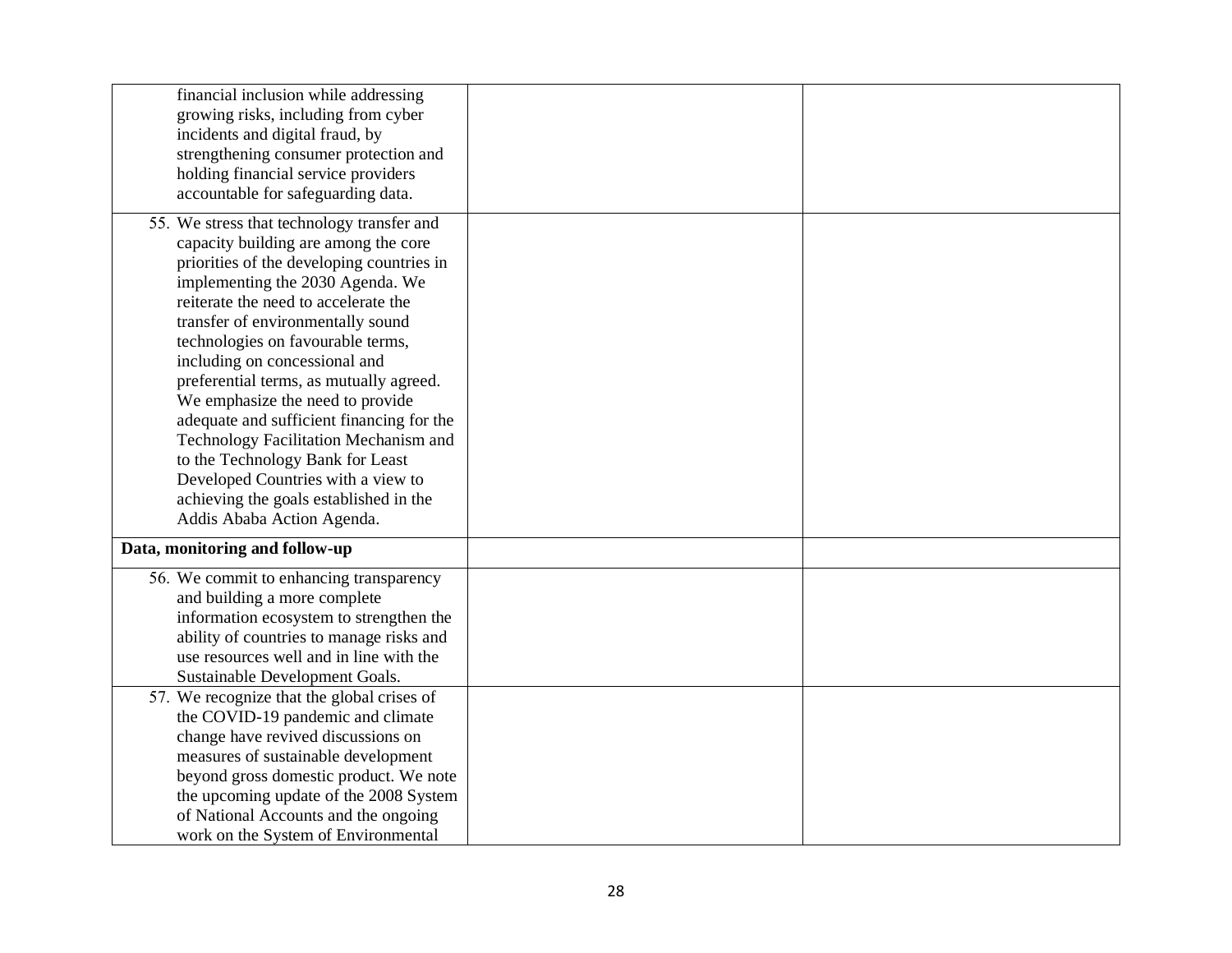| Economic Accounts (SEEA) through the<br>United Nations Statistical Commission.                                                                                                                                                                                                                                                                                                                                                                                                                              |                                                                                                                                                                                                                                                                                                           |                                                                                                                                                                                                                                                                                                                                                                                                                                                                                                                                                                                                                    |
|-------------------------------------------------------------------------------------------------------------------------------------------------------------------------------------------------------------------------------------------------------------------------------------------------------------------------------------------------------------------------------------------------------------------------------------------------------------------------------------------------------------|-----------------------------------------------------------------------------------------------------------------------------------------------------------------------------------------------------------------------------------------------------------------------------------------------------------|--------------------------------------------------------------------------------------------------------------------------------------------------------------------------------------------------------------------------------------------------------------------------------------------------------------------------------------------------------------------------------------------------------------------------------------------------------------------------------------------------------------------------------------------------------------------------------------------------------------------|
| 58. We note with appreciation the Financing<br>for Sustainable Development Report<br>2022 of the Inter-Agency Task Force on<br>Financing for Development and request<br>the Task Force to issue an advance<br>unedited version of its 2023 report, no<br>later than the end of February 2023, to<br>be updated with the latest data upon its<br>release, in order to facilitate the timely<br>preparation of the draft conclusions and<br>recommendations of the ECOSOC<br>Financing for Development Forum. |                                                                                                                                                                                                                                                                                                           |                                                                                                                                                                                                                                                                                                                                                                                                                                                                                                                                                                                                                    |
| 59. The United Nations and the forum on<br>financing for development follow-up, in<br>coordination with all relevant actors,<br>have critical roles to play in harnessing<br>and shaping international consensus in<br>order to address the extraordinary crises.<br>We particularly note the importance of<br>finance ministers to support the full and<br>timely implementation of the Addis<br>Ababa Action Agenda.                                                                                      |                                                                                                                                                                                                                                                                                                           |                                                                                                                                                                                                                                                                                                                                                                                                                                                                                                                                                                                                                    |
| 60. We support the Secretary-General's<br>proposal for convening a biennial<br>summit to promote a more sustainable,<br>inclusive and resilient global economy.<br>We underscore the importance of<br>ensuring inclusivity in our discussions<br>on macroeconomic and financial issues<br>at the United Nations.                                                                                                                                                                                            | We support the Secretary-General's proposal<br>for convening a biennial summit to promote a<br>more sustainable, inclusive and resilient<br>global economy. We underscore the<br>importance of ensuring inclusivity in our<br>discussions on macroeconomic and financial<br>issues at the United Nations. | The proposal for convening a biennial<br>summit to promote a more sustainable,<br>inclusive and resilient global economy<br>actually risks undermining the existing<br>Financing for Development (FfD) process,<br>that is already mandated to address issues<br>of private finance, debt architecture,<br>innovative financing, international tax and<br>illicit financial flows, ODA and technology<br>and financial regulation in a universal,<br>intergovernmental process with a<br>legitimacy spanning 20 years. IFIs, in<br>addition to the WTO and UNCTAD, are<br>already stakeholders in the FfD process. |